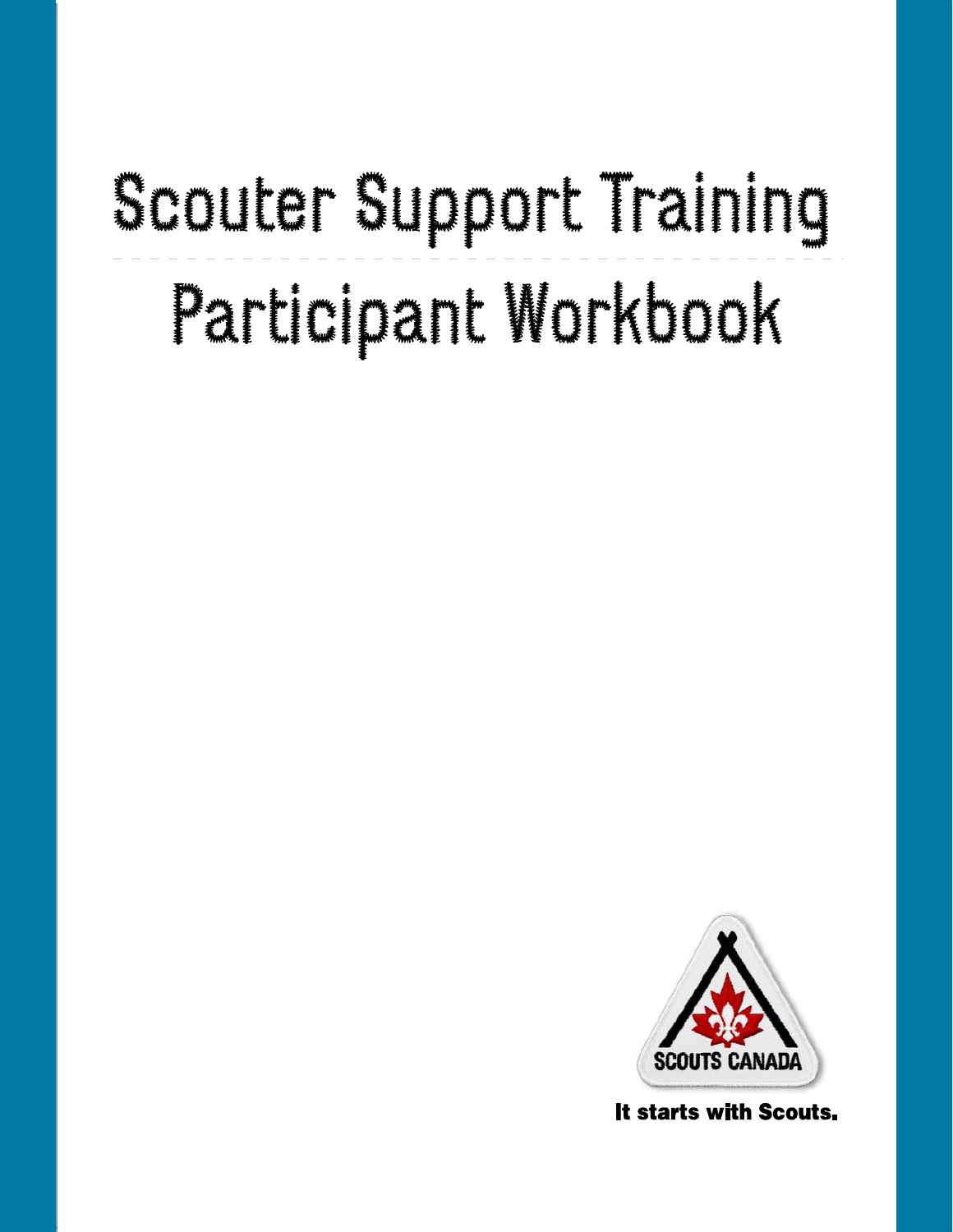Version 2.1 June 15, 2011 Minor changes November 5, 2012

For use with the Scouter Support Playbook Scouter Support Training: Trainer's Manual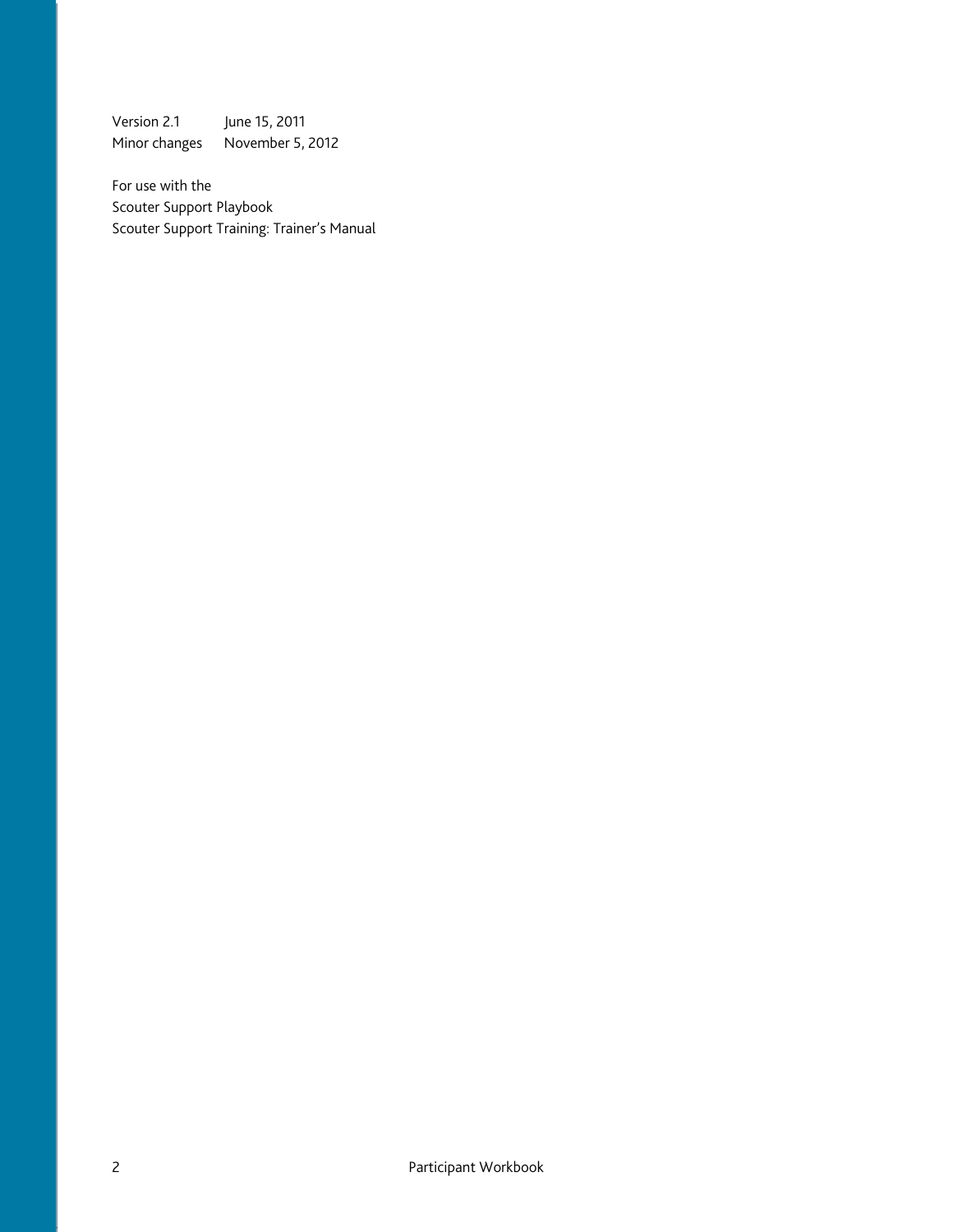**Kids in Scouts have fun adventures discovering new things and experiences they wouldn't have elsewhere.** 

**Along the way, kids develop into capable, confident and well-rounded individuals, better prepared for success in the world.** 

**Scouts is the start of something great.** 

**It starts with Scouts.**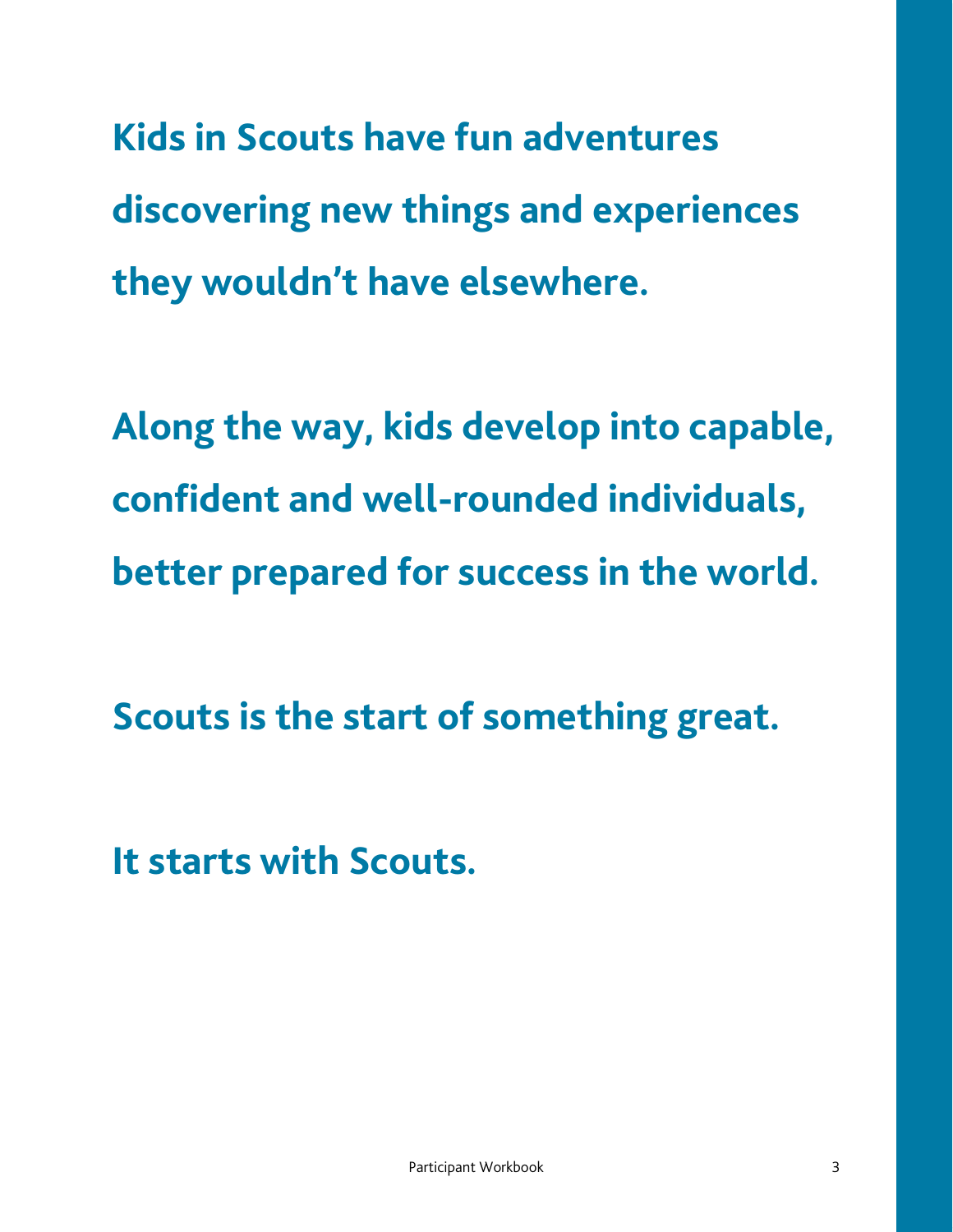### **Five Pillars, Nine Outcomes**

| <b>Pillar</b> |                       |       | <b>Associated Outcome</b> |
|---------------|-----------------------|-------|---------------------------|
|               | 1- Orientation        | $1 -$ | 75% of new Scou           |
|               |                       |       | are recruited and         |
|               |                       |       | registered by Aug         |
|               |                       |       | 31 in prior Scouti        |
|               |                       |       | year                      |
|               |                       |       | 2 - Orientation and       |
|               |                       |       | NSWK provided t           |
|               |                       |       | new Scouters wit          |
|               |                       |       | weeks of acceptir         |
|               |                       |       | role                      |
|               | 2 - Program Tools     | 3 -   | 80% of sections           |
|               |                       |       | receive the Quali         |
|               |                       |       | Section Award             |
|               | 3 - Formal Training   |       | 4 - 100% of Scouters      |
|               |                       |       | trained with WB I         |
|               |                       |       | primary role              |
|               |                       | $5 -$ | Training quality is       |
|               |                       |       | measured at each          |
|               |                       |       | course; 60% of            |
|               |                       |       | participants stron        |
|               |                       |       | agree with core           |
|               |                       |       | quality statement         |
|               | 4 - In Person Support |       | 6 - Each section and      |
|               |                       |       | group receives 3          |
|               |                       |       | service visits annu       |
|               |                       |       | 7 - Each group comn       |
|               |                       |       | has a minimum o           |
|               |                       |       | non section Scou          |
|               |                       |       | to support group          |
|               |                       |       | activities                |
|               | 5 - Feedback &        |       | 8 - Each Scouter rece     |
|               | Recognition           |       | personal feedbacl         |
|               |                       |       | times annually            |
|               |                       | 9 -   | 20% of Scouters           |
|               |                       |       | receive Scouts Ca         |
|               |                       |       | recognition for           |
|               |                       |       | outstanding servi         |
|               |                       |       | annually                  |



- ed and by August Scouting
- n and vided to all ers within 2 ccepting
- ctions Quality vard
- couters  $th$  WB I in le
- ality is at each  $%$  of s strongly core tements
- ives 3 ts annually
- committee mum of 3 n Scouters group
- ter receives edback 3 ially
- outers outs Canada n for g service annually

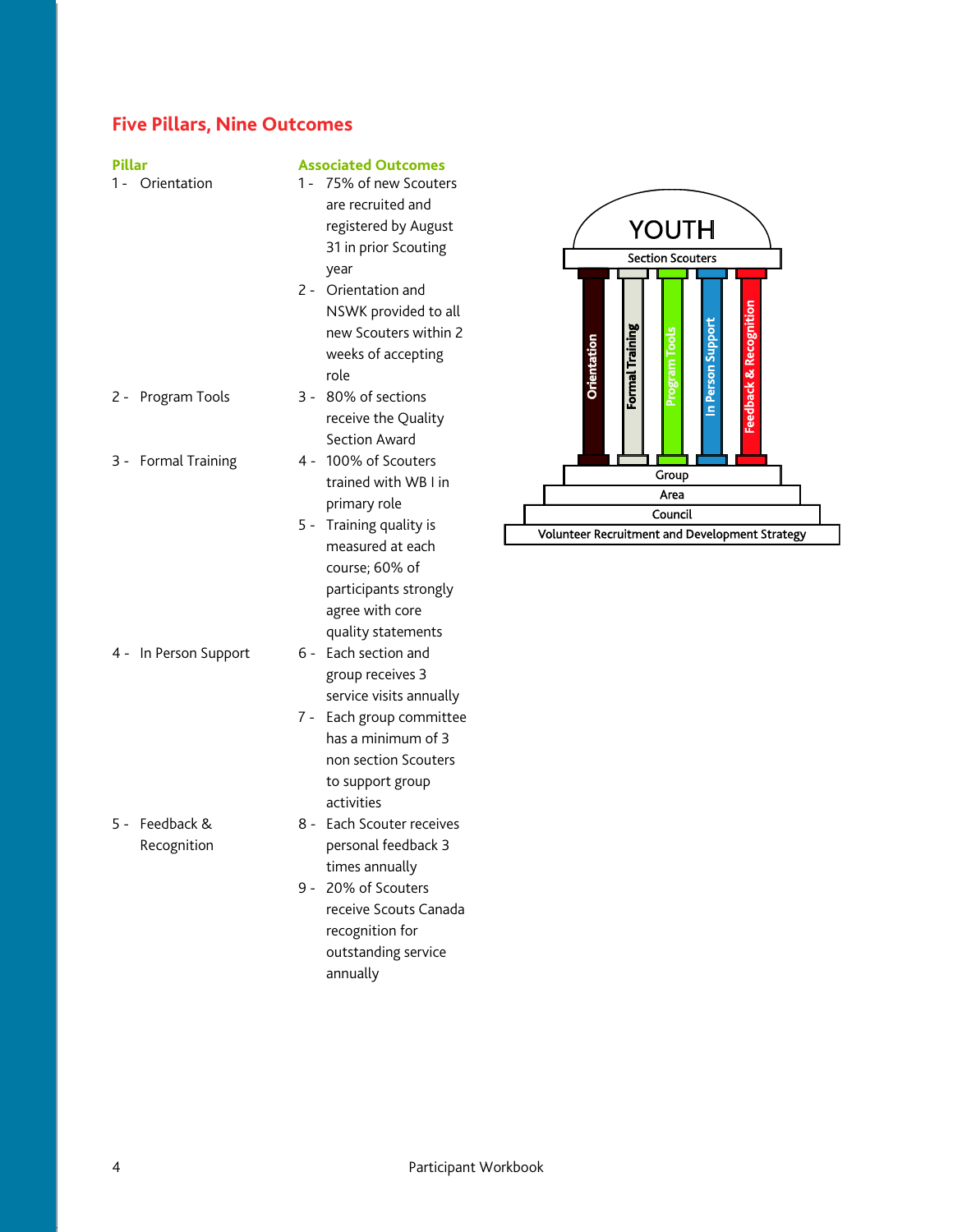## **My Training Group**

| My Name             |                  |  |
|---------------------|------------------|--|
| My Role             |                  |  |
| My Org Unit         |                  |  |
| My Interesting Fact |                  |  |
|                     |                  |  |
| Name                | Name             |  |
| Role                | Role             |  |
| Org Unit            | Org Unit         |  |
| Interesting Fact    | Interesting Fact |  |

| Name             | Name             |
|------------------|------------------|
| Role             | Role             |
| Org Unit         | Org Unit         |
| Interesting Fact | Interesting Fact |

| Name             | Name             |  |
|------------------|------------------|--|
| Role             | Role             |  |
| Org Unit         | Org Unit         |  |
| Interesting Fact | Interesting Fact |  |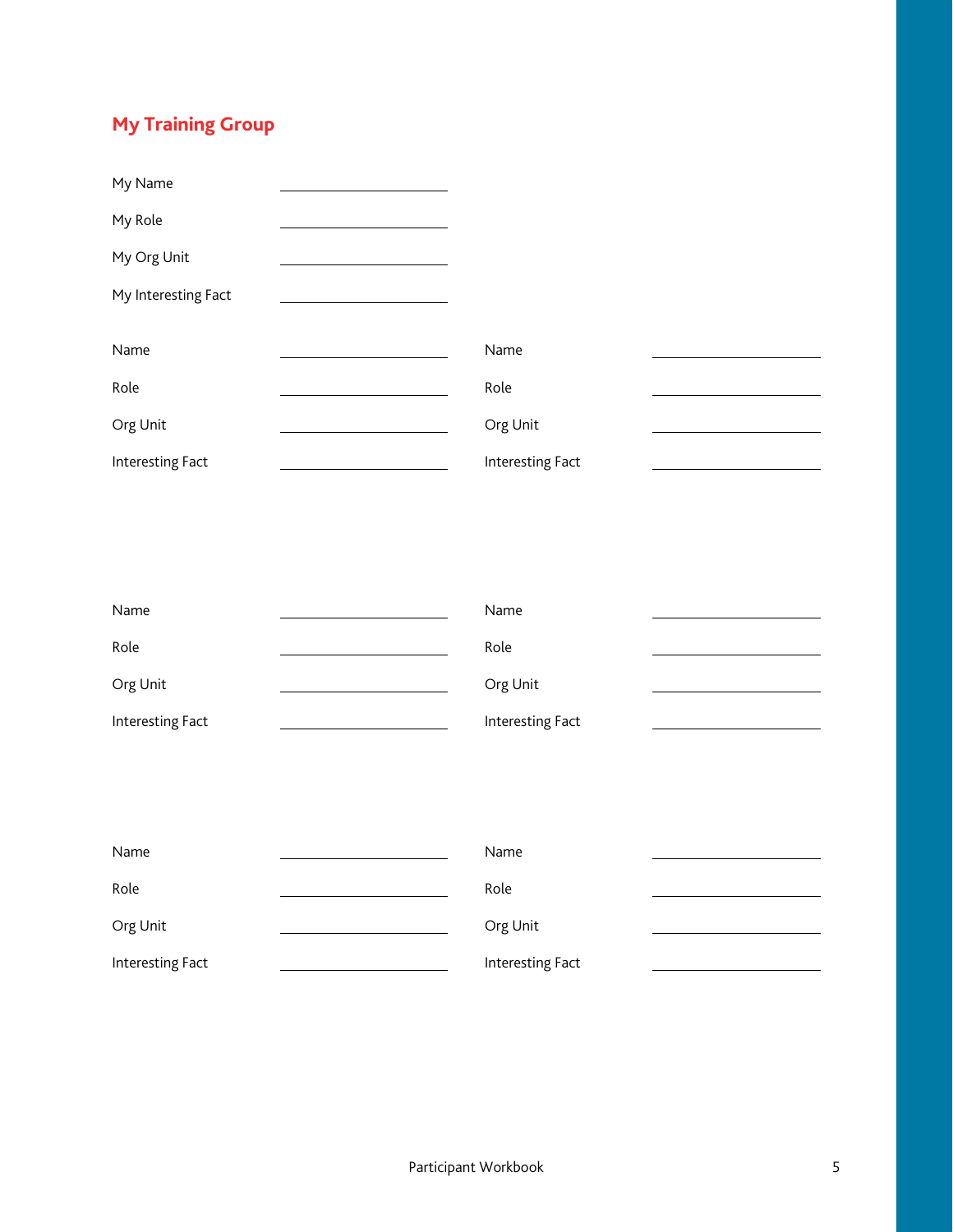| <b>Case Study 1</b>    | A support Scouter is visiting a Beaver Scout leadership team meeting. The team is<br>trying to put together a 12 month program plan for next year. Most of the Scouters are<br>new to both the section and to Scouting. Most have not taken training yet. |  |  |
|------------------------|-----------------------------------------------------------------------------------------------------------------------------------------------------------------------------------------------------------------------------------------------------------|--|--|
| Scouter 1              | Hi, welcome to our meeting. We sure could use your help. We were looking at the<br>program quality standards, and realized we need to have a 12 month plan for next year.                                                                                 |  |  |
| Scouter 2              | This is tough, we have enough trouble planning a few hours ahead. Maybe we should<br>just write down all our meeting dates and put floor hockey and dodgeball beside them.<br>That's all we did this year.                                                |  |  |
| Support Scouter        | What do you remember from your Woodbadge I?                                                                                                                                                                                                               |  |  |
| Scouter 2              | Most of us haven't made it to training, there's just not enough time. Giving up a whole<br>weekend for it isn't easy.                                                                                                                                     |  |  |
| Support Scouter        | << ad lib response >>                                                                                                                                                                                                                                     |  |  |
| Scouter 1              | We're not going to get trained tonight, so let's start planning.                                                                                                                                                                                          |  |  |
| Scouter 2              | I still don't know where we're going to start. Planning out a whole year isn't easy.                                                                                                                                                                      |  |  |
| Support Scouter        | What resources did you bring along to help your planning?                                                                                                                                                                                                 |  |  |
| Scouter 1              | I've got Friends of the Forest in my briefcase. Why? Are there things that we can use to<br>help us plan?                                                                                                                                                 |  |  |
| Support Scouter        | << ad lib response >>                                                                                                                                                                                                                                     |  |  |
| Scouter 2              | Okay, this will be easier than I thought. But, what happens if something doesn't work<br>they way we'll think it will? Or, what if something comes up at the last minute?                                                                                 |  |  |
| Support Scouter        | Your 12 month plan will have big events like camps, outings, service projects, and group<br>activities. There should be room to be flexible in it. You'll add in more details as you do<br>3 month and 1 month plans later.                               |  |  |
| <b>Group Questions</b> | How did your Support Scouter answer the question about training?<br>1.                                                                                                                                                                                    |  |  |
|                        | As a group, can you think of flexible ways to deliver training?<br>2.                                                                                                                                                                                     |  |  |
|                        | Which program planning resources did your Support Scouter talk about?<br>3.                                                                                                                                                                               |  |  |
|                        | As a group, which other ones can you think of?<br>4.                                                                                                                                                                                                      |  |  |
|                        | What are the top three resources this section could use?<br>5.                                                                                                                                                                                            |  |  |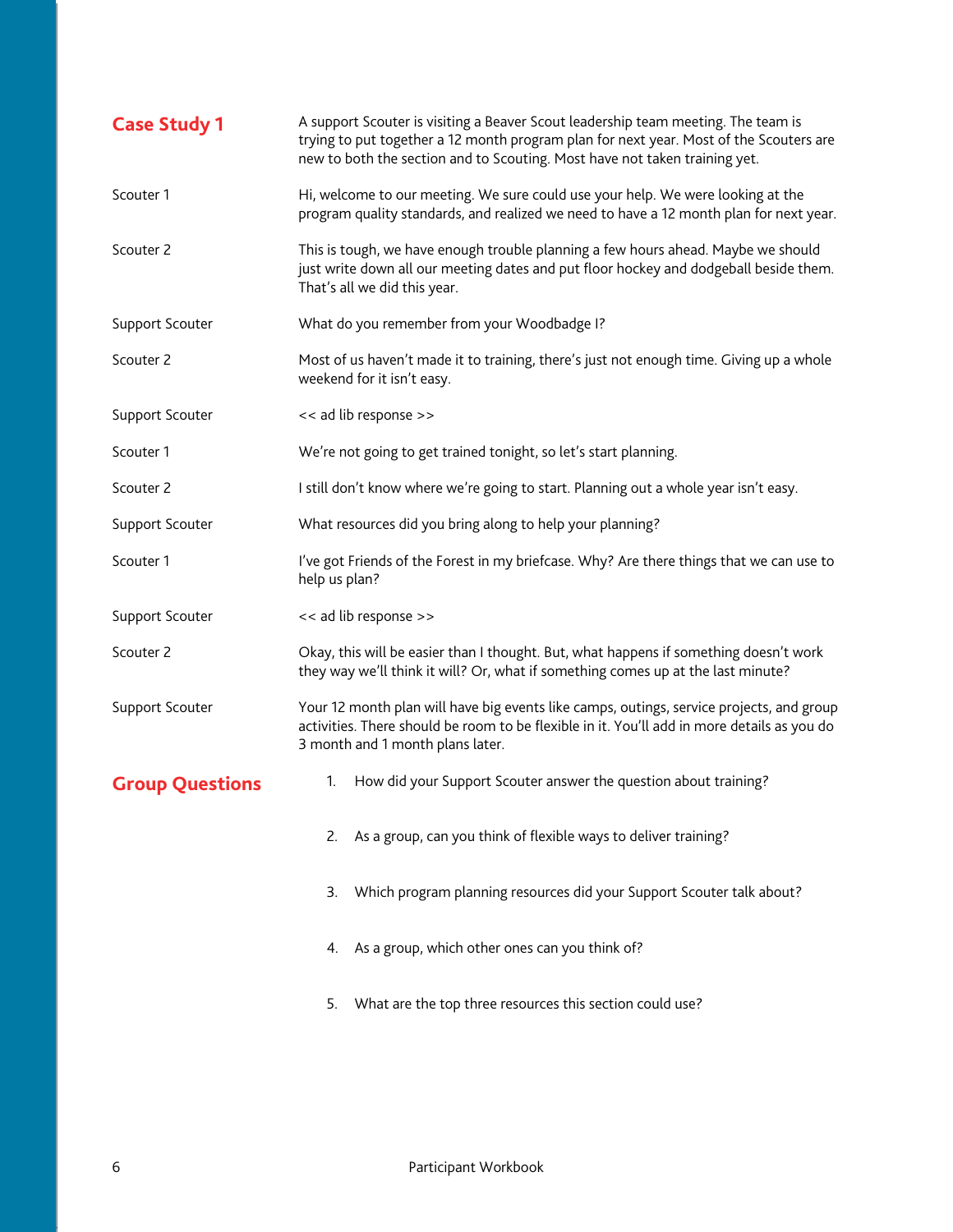| <b>Case Study 2</b>    | A support Scouter is visiting a Cub Scout program meeting. The visit was arranged<br>through the Group Commissioner a week ago. The section Scouters seem distant and<br>unhappy to the support Scouter. After the meeting is done and the youth have left, the<br>support Scouter stops to chat with a couple of the program Scouters. |  |  |
|------------------------|-----------------------------------------------------------------------------------------------------------------------------------------------------------------------------------------------------------------------------------------------------------------------------------------------------------------------------------------|--|--|
| Support Scouter        | Thanks for having me out at your meeting, it looks like the kids were having fun.                                                                                                                                                                                                                                                       |  |  |
| Scouter 1              | So, what did we do wrong?                                                                                                                                                                                                                                                                                                               |  |  |
| Support Scouter        | What do you mean? Everything seemed structured and well planned, your Scouters all<br>have Woodbadge woggles, and the youth had fun earning some of their naturalist<br>badge requirements.                                                                                                                                             |  |  |
| Scouter 2              | The only time we hear from someone is when somebody has complained, and we've<br>never had anyone show up before. We just want to know who complained.                                                                                                                                                                                  |  |  |
| Support Scouter        | Nobody complained. I'm just stopping in to see how your program is going and offer to<br>help with anything that you might be having trouble with.                                                                                                                                                                                      |  |  |
| Scouter 1              | No, really, you don't have to hide it. Why are you here? Who complained?                                                                                                                                                                                                                                                                |  |  |
| Support Scouter        | << ad lib response >>                                                                                                                                                                                                                                                                                                                   |  |  |
| Scouter 2              | Sure. So, do you have a report card or something to fill out? What kind of grade did we<br>get?                                                                                                                                                                                                                                         |  |  |
| Support Scouter        | << ad lib response >>                                                                                                                                                                                                                                                                                                                   |  |  |
| Scouter 2              | So, is this going to be a regular thing then?                                                                                                                                                                                                                                                                                           |  |  |
| Support Scouter        | My role is to make sure you have the support and resources you need to deliver a<br>quality program to the youth in your section. I need to come see your section in person<br>to make sure that I can do that for you.                                                                                                                 |  |  |
| <b>Group Questions</b> | Was the attitude of the section scouters surprising? Why or why not?<br>1.                                                                                                                                                                                                                                                              |  |  |
|                        | What can we do to prepare sections for service visits?<br>2.                                                                                                                                                                                                                                                                            |  |  |
|                        | How do we help scouters understand that we are there to help, not judge?<br>3.                                                                                                                                                                                                                                                          |  |  |
|                        | 4. As a group, how would you improve the support Scouter's ad libbed lines?                                                                                                                                                                                                                                                             |  |  |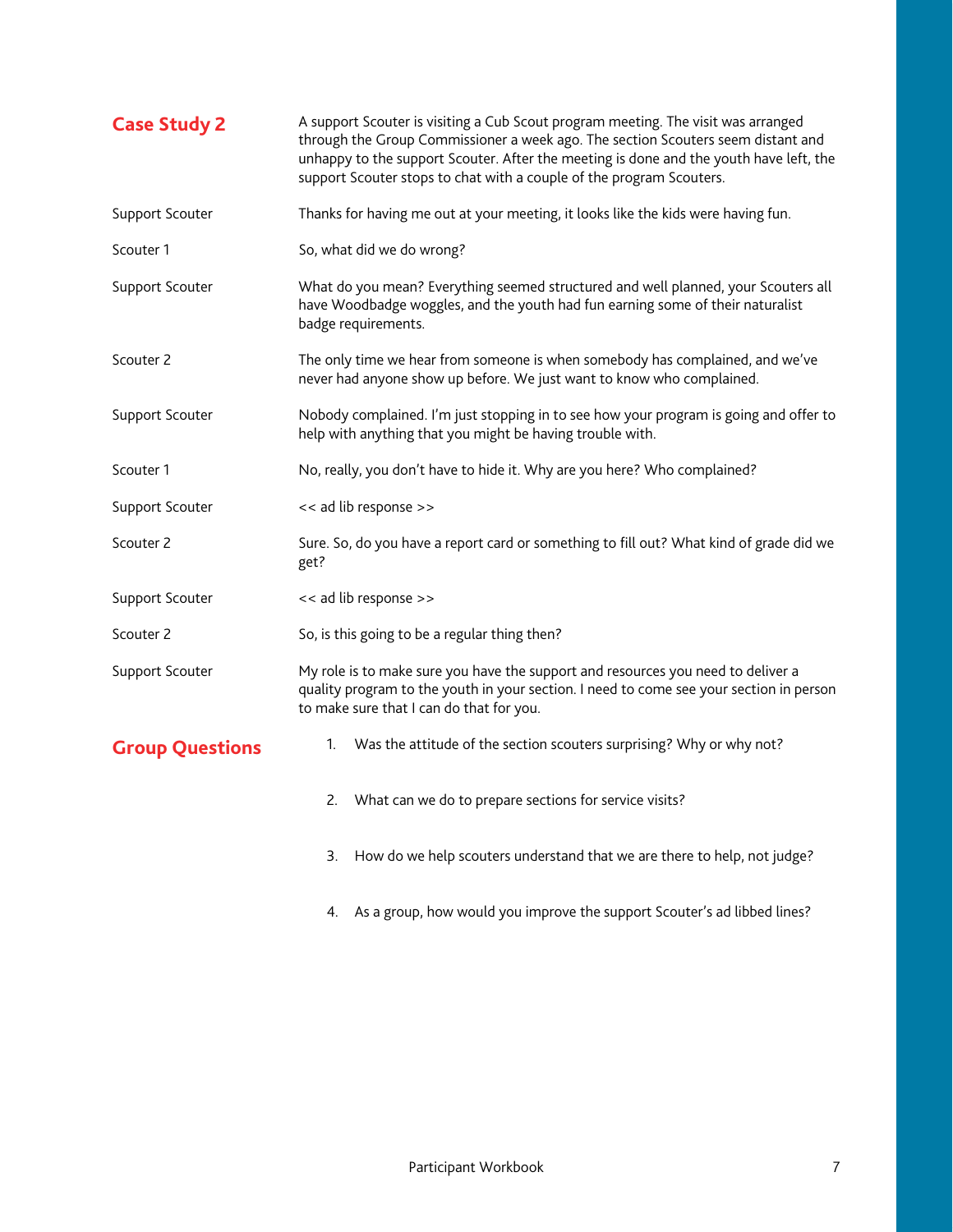| <b>Case Study 3</b>    | A support Scouter is visiting a Scout Troop program meeting. The Scouters and youth<br>heard about a regional jamboree happening in a few years. They are trying to make a<br>plan to attend.                                                                         |  |  |
|------------------------|-----------------------------------------------------------------------------------------------------------------------------------------------------------------------------------------------------------------------------------------------------------------------|--|--|
| Youth                  | I was talking to the area youth commissioner on Facebook the other day and found out<br>about a jamboree happening just a few hours away from us in two years, can we go?                                                                                             |  |  |
| Scouter                | I don't know. It's really hard to tell where everyone will be at in two years.                                                                                                                                                                                        |  |  |
| Youth                  | I'll be here, and if we signed up for a jamboree, I bet everyone else would stick around.                                                                                                                                                                             |  |  |
| Support Scouter        | Having a long range goal for the section to work towards is a good way to keep people<br>involved and excited in the program.                                                                                                                                         |  |  |
| Scouter                | I get that. It's just so far off, half these kids will be gone, and there will be a pile of new<br>kids coming in to the section next year and the year after. We have enough trouble<br>planning a few months in advance, how are we supposed to plan two years out? |  |  |
| Youth                  | How do other groups do it?                                                                                                                                                                                                                                            |  |  |
| Support Scouter        | << ad lib response >>                                                                                                                                                                                                                                                 |  |  |
| Youth                  | I think this is important, I'm going to bring it to the next Court of Honour meeting.                                                                                                                                                                                 |  |  |
| Scouter                | You can do that. But, there are a lot of Scouters that will need to agree for it to actually<br>happen. We always panic to get people to volunteer in September, so I really don't<br>know if any plans will actually happen.                                         |  |  |
| Support Scouter        | << ad lib response >>                                                                                                                                                                                                                                                 |  |  |
| Scouter                | I guess we can give this a try. I should probably talk to the other Scouters.                                                                                                                                                                                         |  |  |
| Youth                  | Great! I'm going to ask the AYC for some more information that I can share with the<br>other kids.                                                                                                                                                                    |  |  |
| <b>Group Questions</b> | What are some ways we can encourage multiyear planning in senior sections?<br>1.                                                                                                                                                                                      |  |  |
|                        | What are some ways groups and areas can support multiyear plans?<br>2.                                                                                                                                                                                                |  |  |
|                        | What can groups do with Scouter recruitment, appointments, and fundraising<br>3.<br>to support multiyear plans?                                                                                                                                                       |  |  |
|                        | What are some activities that happen in Scouting every year that we can plan<br>4.<br>and prepare for well in advance?                                                                                                                                                |  |  |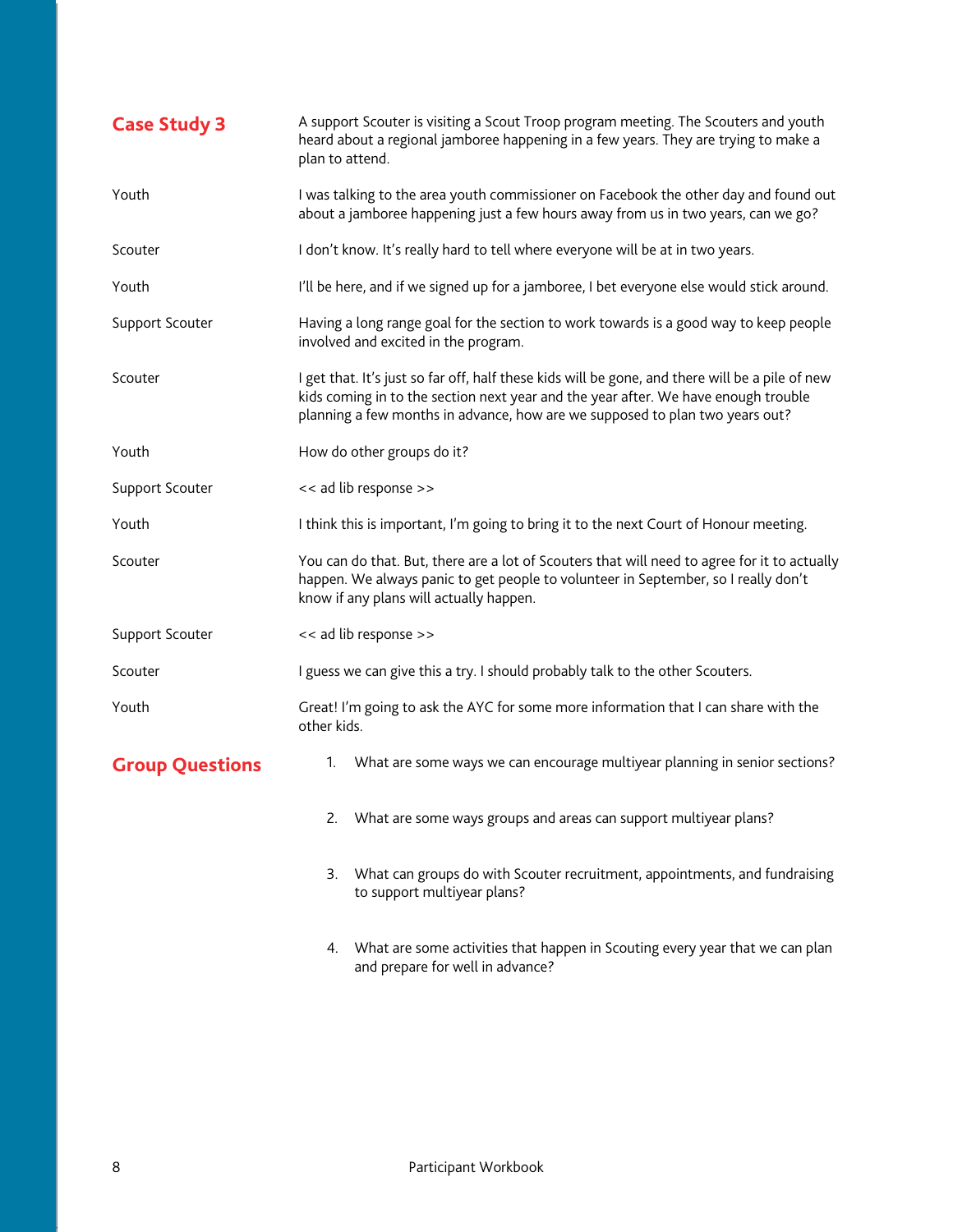| <b>Case Study 4</b>    | A support Scouter is visiting a Venturer Scout leadership team meeting. The company<br>president is trying to convince the advisor that the youth should be able to drive<br>themselves to a camp, and that the advisors don't need to come along.          |  |  |
|------------------------|-------------------------------------------------------------------------------------------------------------------------------------------------------------------------------------------------------------------------------------------------------------|--|--|
| Youth                  | Here's our plan for attending the council Venturer camp next month.                                                                                                                                                                                         |  |  |
| Scouter                | Hmm. It looks like you're not planning to bring any advisors along. It also looks like<br>you're planning to drive yourselves out? What are you thinking?                                                                                                   |  |  |
| Youth                  | We looked in BP&P, we're allowed to do stuff without advisors.                                                                                                                                                                                              |  |  |
| Support Scouter        | That's correct. It's automatically a Category 3 activity when you do, though, have you<br>planned for that?                                                                                                                                                 |  |  |
| Youth                  | Not yet.                                                                                                                                                                                                                                                    |  |  |
| Scouter                | Really? There must be other policies to keep this from happening.                                                                                                                                                                                           |  |  |
| Support Scouter        | << ad lib response >>                                                                                                                                                                                                                                       |  |  |
| Scouter                | What about laws? I'm really not comfortable with kids camping without adults there.                                                                                                                                                                         |  |  |
| Support Scouter        | << ad lib response >>                                                                                                                                                                                                                                       |  |  |
| Youth                  | It's our program, and our movement, aren't you guys supposed to help us?                                                                                                                                                                                    |  |  |
| Support Scouter        | Yes. Part of that is making sure that there are reasonable rules in place to make sure<br>that you don't get into trouble you can't handle. Let's work on your plan together to<br>make sure that you get a challenging experience that's within the rules. |  |  |
| <b>Group Questions</b> | Does your group agree with the youth or the Scouter in this case study? Why?<br>1.                                                                                                                                                                          |  |  |
|                        | What are some other support scenarios where your group would benefit from<br>2.<br>outside guidance and advice?                                                                                                                                             |  |  |
|                        | Other than BP&P, what sort of laws and regulations would affect how<br>3.<br>Scouting operates?                                                                                                                                                             |  |  |

4. BP&P contains our rules, but it's not comprehensive, where are some places you can go for information and advice?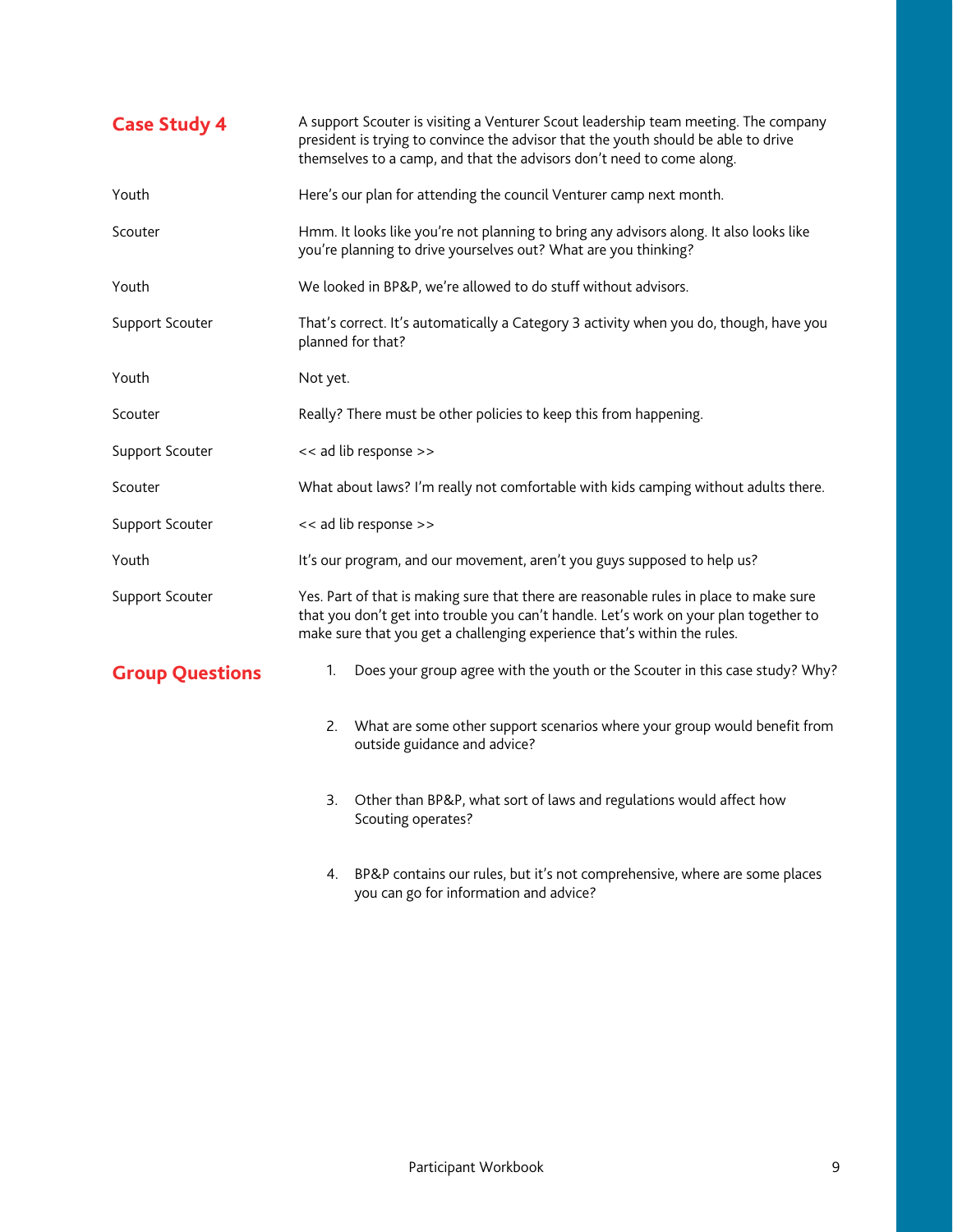| <b>Case Study 5</b>    | A Group Commissioner and a support Scouter are having a conversation with a section<br>second year Scouter who keeps promising to take training, but hasn't yet. The section<br>isn't able to earn a Quality award as a result.                                                                                                                                    |  |  |
|------------------------|--------------------------------------------------------------------------------------------------------------------------------------------------------------------------------------------------------------------------------------------------------------------------------------------------------------------------------------------------------------------|--|--|
| Group Commissioner     | Thanks for meeting with us.                                                                                                                                                                                                                                                                                                                                        |  |  |
|                        | As you know, all Scouters are expected to take training within 12 months of joining,<br>preferably within 4. You've promised to take training and haven't yet. This is impacting<br>the youth because the section isn't able to earn a Quality award due to the delay in<br>your training. I would like you to commit to taking training within the next 2 months. |  |  |
| Scouter                | I'm really busy, and my schedule is pretty fluid. None of the in person courses have<br>worked out for me. I sign up then need to cancel.                                                                                                                                                                                                                          |  |  |
| Support Scouter        | << ad lib response >>                                                                                                                                                                                                                                                                                                                                              |  |  |
| Group Commissioner     | I'd like to emphasize that this is impacting the youth. Have you tried taking your<br>training through e-learning?                                                                                                                                                                                                                                                 |  |  |
| Scouter                | No. I'm not so great with the whole computer thing.                                                                                                                                                                                                                                                                                                                |  |  |
| Support Scouter        | << ad lib response >>                                                                                                                                                                                                                                                                                                                                              |  |  |
| Group Commissioner     | You're overdue to complete your training, I'm asking you to complete it sometime<br>within the next 2 months.                                                                                                                                                                                                                                                      |  |  |
| Scouter                | What if I don't?                                                                                                                                                                                                                                                                                                                                                   |  |  |
| Group Commissioner     | << ad lib response >>                                                                                                                                                                                                                                                                                                                                              |  |  |
| <b>Group Questions</b> | What type of approach did the support Scouter take? Does your group agree<br>1.<br>with that approach? Why or why not?                                                                                                                                                                                                                                             |  |  |
|                        | How have members of your group dealt with situations like this in the past?<br>2.<br>Did your approaches work?                                                                                                                                                                                                                                                     |  |  |

3. Has anyone in your group not renewed a Scouter's appointment? What happened?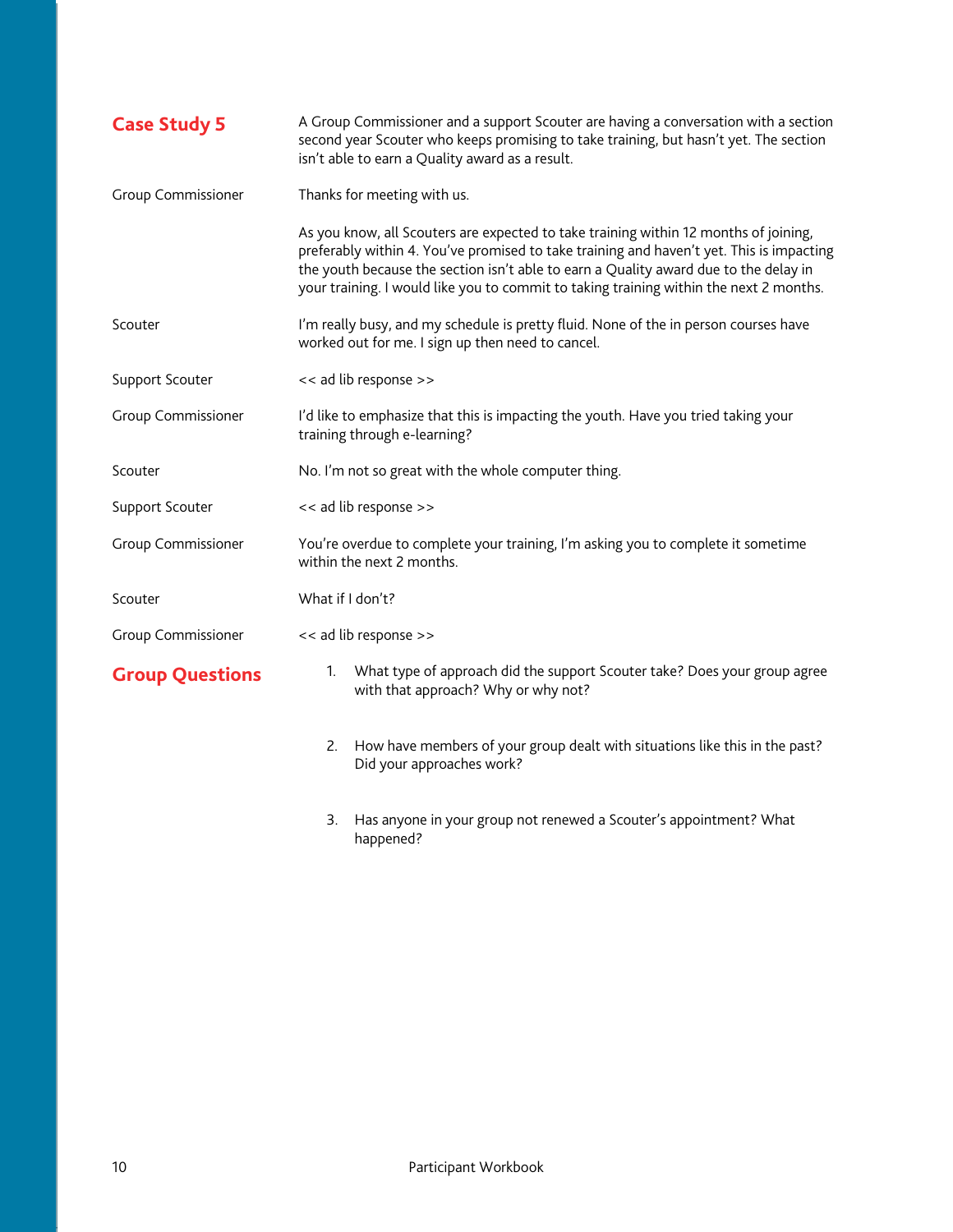| <b>Month</b>             |                                         |                                                   |                                             |
|--------------------------|-----------------------------------------|---------------------------------------------------|---------------------------------------------|
|                          | Activities I will be<br>responsible for | People I will need to ask<br>for help and support | Date that I will finish this<br>activity by |
| <b>Orientation</b>       |                                         |                                                   |                                             |
|                          |                                         |                                                   |                                             |
|                          |                                         |                                                   |                                             |
|                          |                                         |                                                   |                                             |
|                          |                                         |                                                   |                                             |
| <b>Formal Training</b>   |                                         |                                                   |                                             |
|                          |                                         |                                                   |                                             |
|                          |                                         |                                                   |                                             |
|                          |                                         |                                                   |                                             |
|                          |                                         |                                                   |                                             |
| <b>Program Tools</b>     |                                         |                                                   |                                             |
|                          |                                         |                                                   |                                             |
|                          |                                         |                                                   |                                             |
|                          |                                         |                                                   |                                             |
|                          |                                         |                                                   |                                             |
| <b>In Person Support</b> |                                         |                                                   |                                             |
|                          |                                         |                                                   |                                             |
|                          |                                         |                                                   |                                             |
|                          |                                         |                                                   |                                             |
|                          |                                         |                                                   |                                             |
| <b>Feedback and</b>      |                                         |                                                   |                                             |
| <b>Recognition</b>       |                                         |                                                   |                                             |
|                          |                                         |                                                   |                                             |
|                          |                                         |                                                   |                                             |
|                          |                                         |                                                   |                                             |

Program Quality

Membership Retention and Growth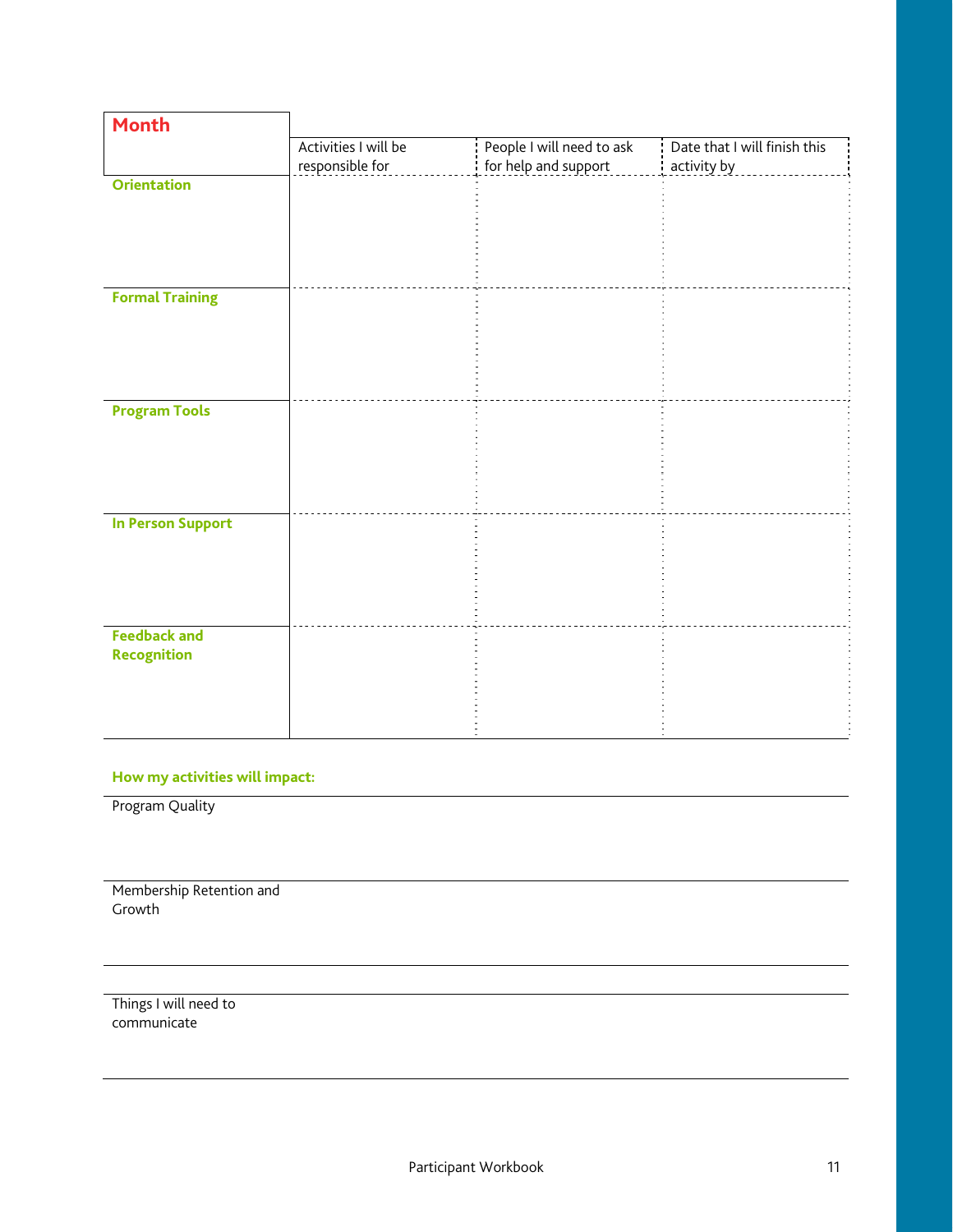| <b>Month</b>             |                                         |                                                   |                                             |
|--------------------------|-----------------------------------------|---------------------------------------------------|---------------------------------------------|
|                          | Activities I will be<br>responsible for | People I will need to ask<br>for help and support | Date that I will finish this<br>activity by |
| <b>Orientation</b>       |                                         |                                                   |                                             |
|                          |                                         |                                                   |                                             |
|                          |                                         |                                                   |                                             |
|                          |                                         |                                                   |                                             |
|                          |                                         |                                                   |                                             |
| <b>Formal Training</b>   |                                         |                                                   |                                             |
|                          |                                         |                                                   |                                             |
|                          |                                         |                                                   |                                             |
|                          |                                         |                                                   |                                             |
|                          |                                         |                                                   |                                             |
| <b>Program Tools</b>     |                                         |                                                   |                                             |
|                          |                                         |                                                   |                                             |
|                          |                                         |                                                   |                                             |
|                          |                                         |                                                   |                                             |
|                          |                                         |                                                   |                                             |
| <b>In Person Support</b> |                                         |                                                   |                                             |
|                          |                                         |                                                   |                                             |
|                          |                                         |                                                   |                                             |
|                          |                                         |                                                   |                                             |
|                          |                                         |                                                   |                                             |
| <b>Feedback and</b>      |                                         |                                                   |                                             |
| <b>Recognition</b>       |                                         |                                                   |                                             |
|                          |                                         |                                                   |                                             |
|                          |                                         |                                                   |                                             |
|                          |                                         |                                                   |                                             |

Program Quality

Membership Retention and Growth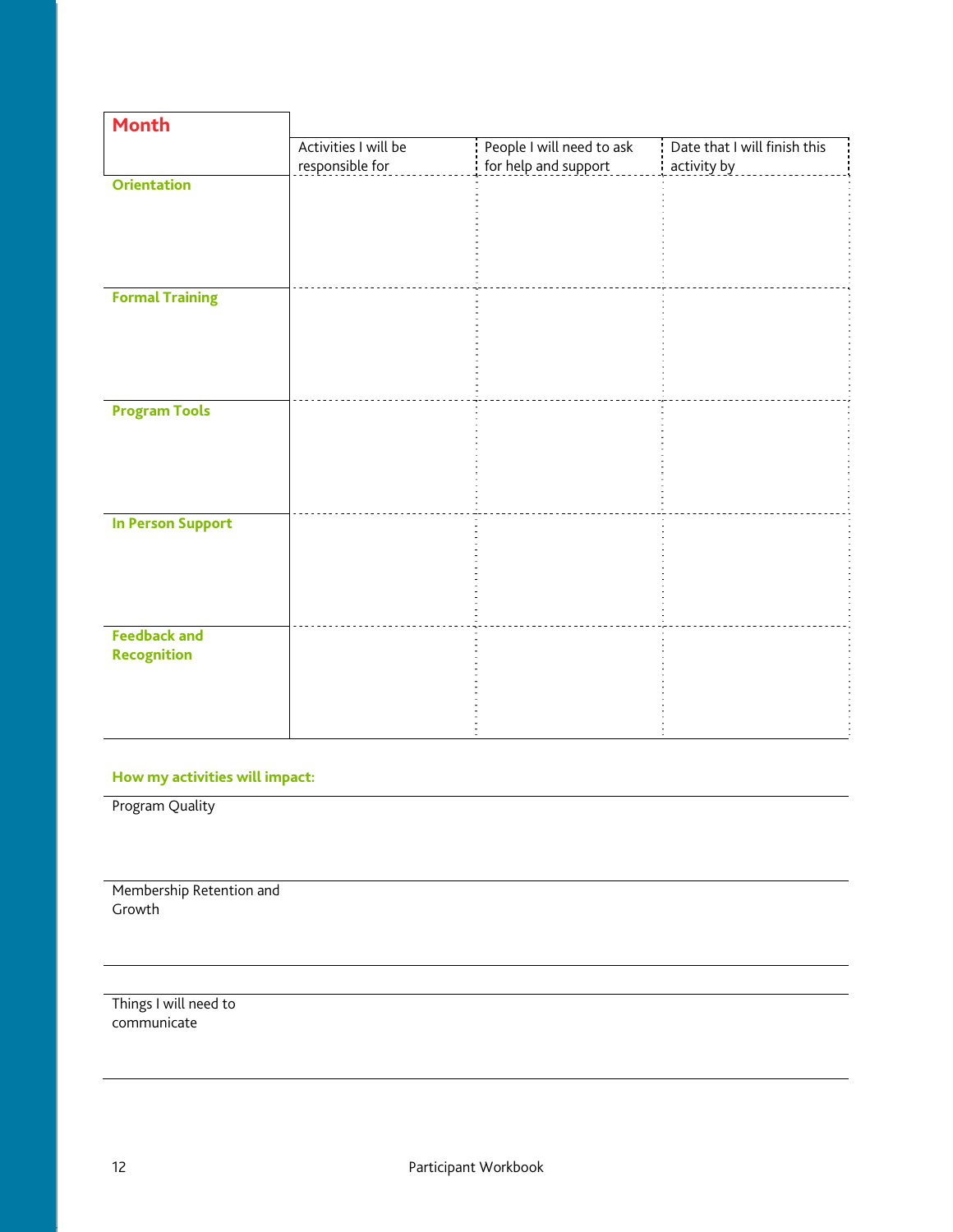| <b>Month</b>             |                                         |                                                   |                                             |
|--------------------------|-----------------------------------------|---------------------------------------------------|---------------------------------------------|
|                          | Activities I will be<br>responsible for | People I will need to ask<br>for help and support | Date that I will finish this<br>activity by |
| <b>Orientation</b>       |                                         |                                                   |                                             |
|                          |                                         |                                                   |                                             |
|                          |                                         |                                                   |                                             |
|                          |                                         |                                                   |                                             |
|                          |                                         |                                                   |                                             |
| <b>Formal Training</b>   |                                         |                                                   |                                             |
|                          |                                         |                                                   |                                             |
|                          |                                         |                                                   |                                             |
|                          |                                         |                                                   |                                             |
|                          |                                         |                                                   |                                             |
| <b>Program Tools</b>     |                                         |                                                   |                                             |
|                          |                                         |                                                   |                                             |
|                          |                                         |                                                   |                                             |
|                          |                                         |                                                   |                                             |
|                          |                                         |                                                   |                                             |
|                          |                                         |                                                   |                                             |
| <b>In Person Support</b> |                                         |                                                   |                                             |
|                          |                                         |                                                   |                                             |
|                          |                                         |                                                   |                                             |
|                          |                                         |                                                   |                                             |
|                          |                                         |                                                   |                                             |
| <b>Feedback and</b>      |                                         |                                                   |                                             |
| <b>Recognition</b>       |                                         |                                                   |                                             |
|                          |                                         |                                                   |                                             |
|                          |                                         |                                                   |                                             |
|                          |                                         |                                                   |                                             |

Program Quality

Membership Retention and Growth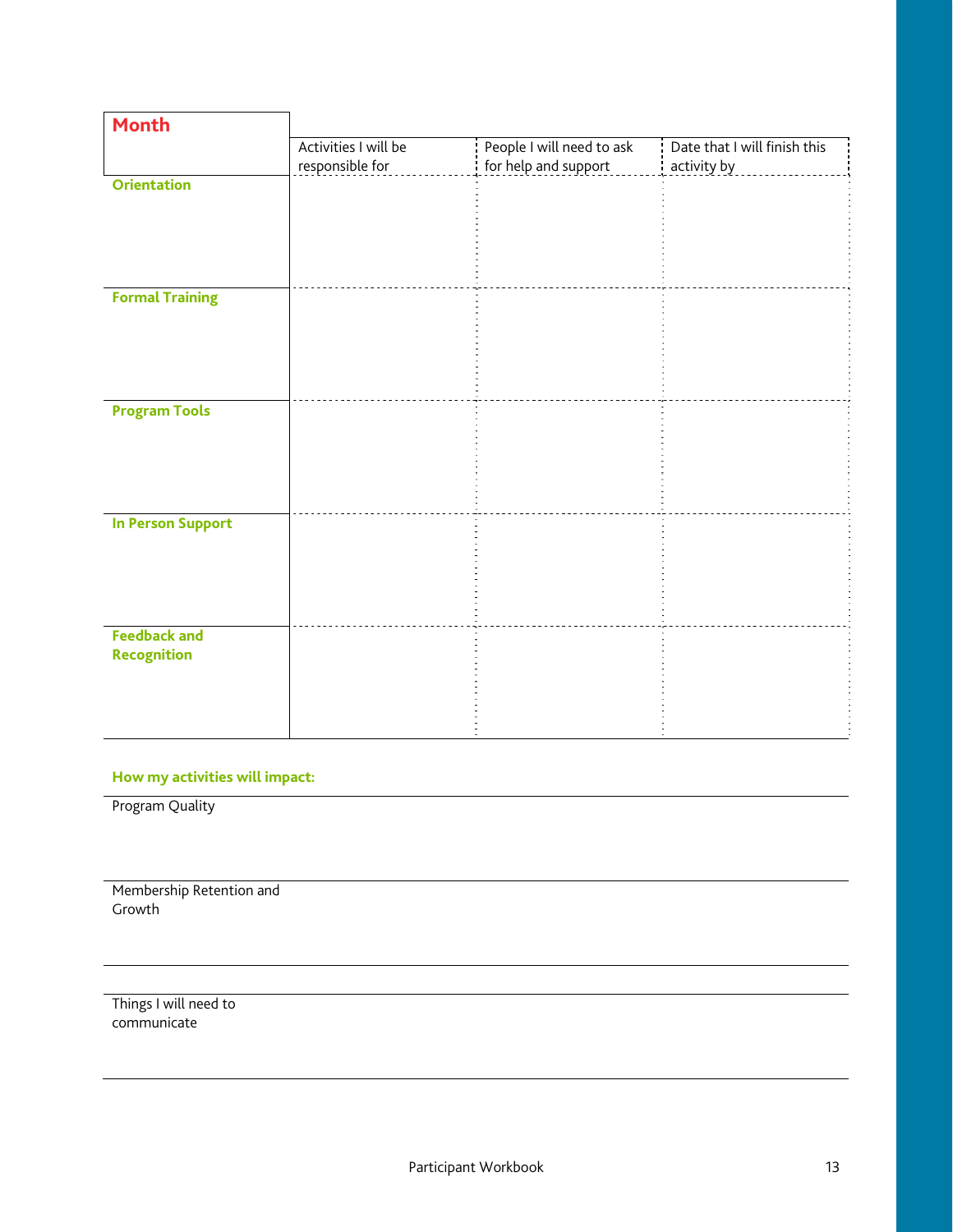| <b>Month</b>             |                                         |                                                   |                                             |
|--------------------------|-----------------------------------------|---------------------------------------------------|---------------------------------------------|
|                          | Activities I will be<br>responsible for | People I will need to ask<br>for help and support | Date that I will finish this<br>activity by |
| <b>Orientation</b>       |                                         |                                                   |                                             |
|                          |                                         |                                                   |                                             |
|                          |                                         |                                                   |                                             |
|                          |                                         |                                                   |                                             |
|                          |                                         |                                                   |                                             |
| <b>Formal Training</b>   |                                         |                                                   |                                             |
|                          |                                         |                                                   |                                             |
|                          |                                         |                                                   |                                             |
|                          |                                         |                                                   |                                             |
|                          |                                         |                                                   |                                             |
| <b>Program Tools</b>     |                                         |                                                   |                                             |
|                          |                                         |                                                   |                                             |
|                          |                                         |                                                   |                                             |
|                          |                                         |                                                   |                                             |
|                          |                                         |                                                   |                                             |
| <b>In Person Support</b> |                                         |                                                   |                                             |
|                          |                                         |                                                   |                                             |
|                          |                                         |                                                   |                                             |
|                          |                                         |                                                   |                                             |
|                          |                                         |                                                   |                                             |
| <b>Feedback and</b>      |                                         |                                                   |                                             |
| <b>Recognition</b>       |                                         |                                                   |                                             |
|                          |                                         |                                                   |                                             |
|                          |                                         |                                                   |                                             |
|                          |                                         |                                                   |                                             |

Program Quality

Membership Retention and Growth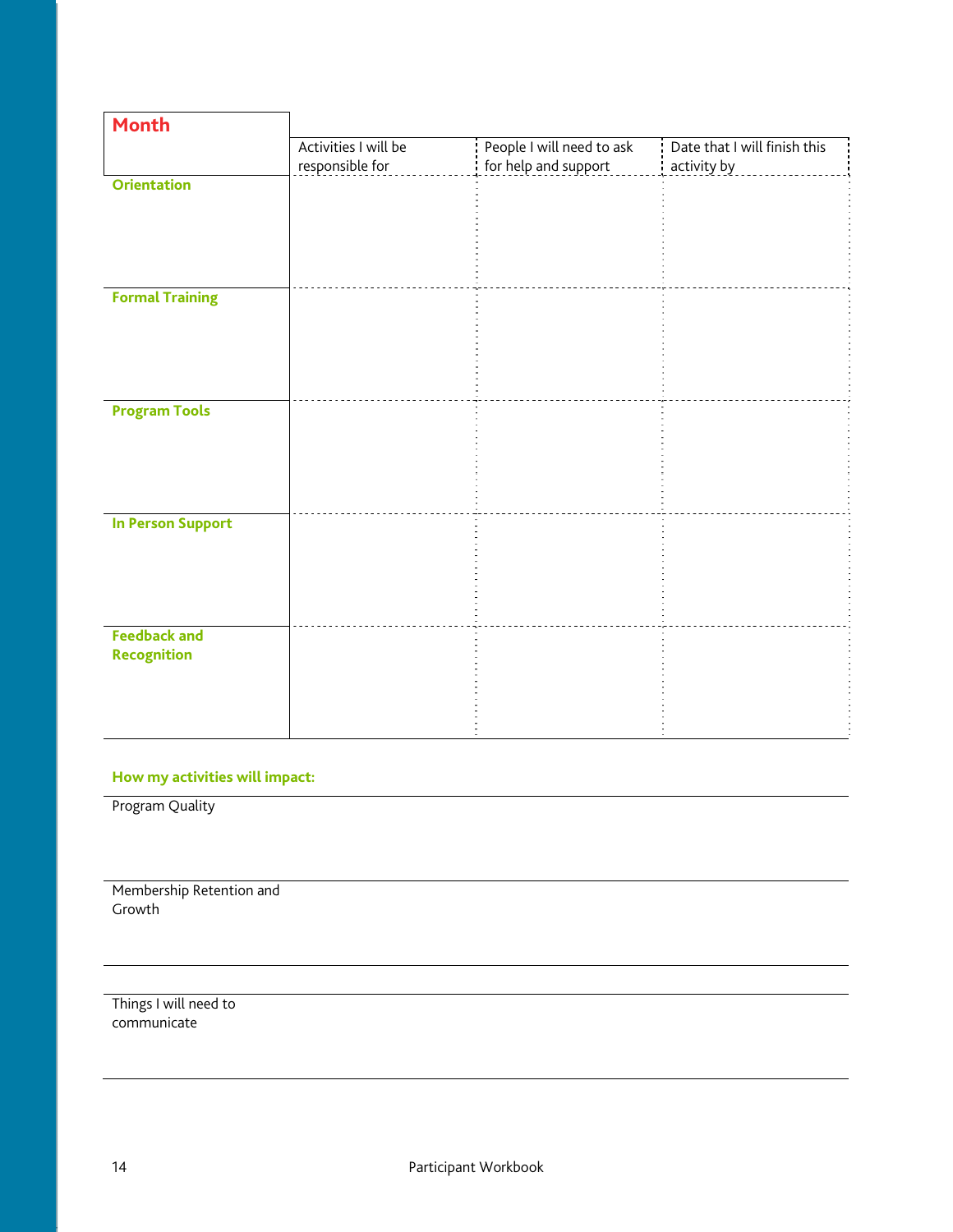| <b>Month</b>             |                                         |                                                   |                                             |
|--------------------------|-----------------------------------------|---------------------------------------------------|---------------------------------------------|
|                          | Activities I will be<br>responsible for | People I will need to ask<br>for help and support | Date that I will finish this<br>activity by |
| <b>Orientation</b>       |                                         |                                                   |                                             |
|                          |                                         |                                                   |                                             |
|                          |                                         |                                                   |                                             |
|                          |                                         |                                                   |                                             |
|                          |                                         |                                                   |                                             |
| <b>Formal Training</b>   |                                         |                                                   |                                             |
|                          |                                         |                                                   |                                             |
|                          |                                         |                                                   |                                             |
|                          |                                         |                                                   |                                             |
|                          |                                         |                                                   |                                             |
| <b>Program Tools</b>     |                                         |                                                   |                                             |
|                          |                                         |                                                   |                                             |
|                          |                                         |                                                   |                                             |
|                          |                                         |                                                   |                                             |
|                          |                                         |                                                   |                                             |
| <b>In Person Support</b> |                                         |                                                   |                                             |
|                          |                                         |                                                   |                                             |
|                          |                                         |                                                   |                                             |
|                          |                                         |                                                   |                                             |
|                          |                                         |                                                   |                                             |
| <b>Feedback and</b>      |                                         |                                                   |                                             |
| <b>Recognition</b>       |                                         |                                                   |                                             |
|                          |                                         |                                                   |                                             |
|                          |                                         |                                                   |                                             |
|                          |                                         |                                                   |                                             |

Program Quality

Membership Retention and Growth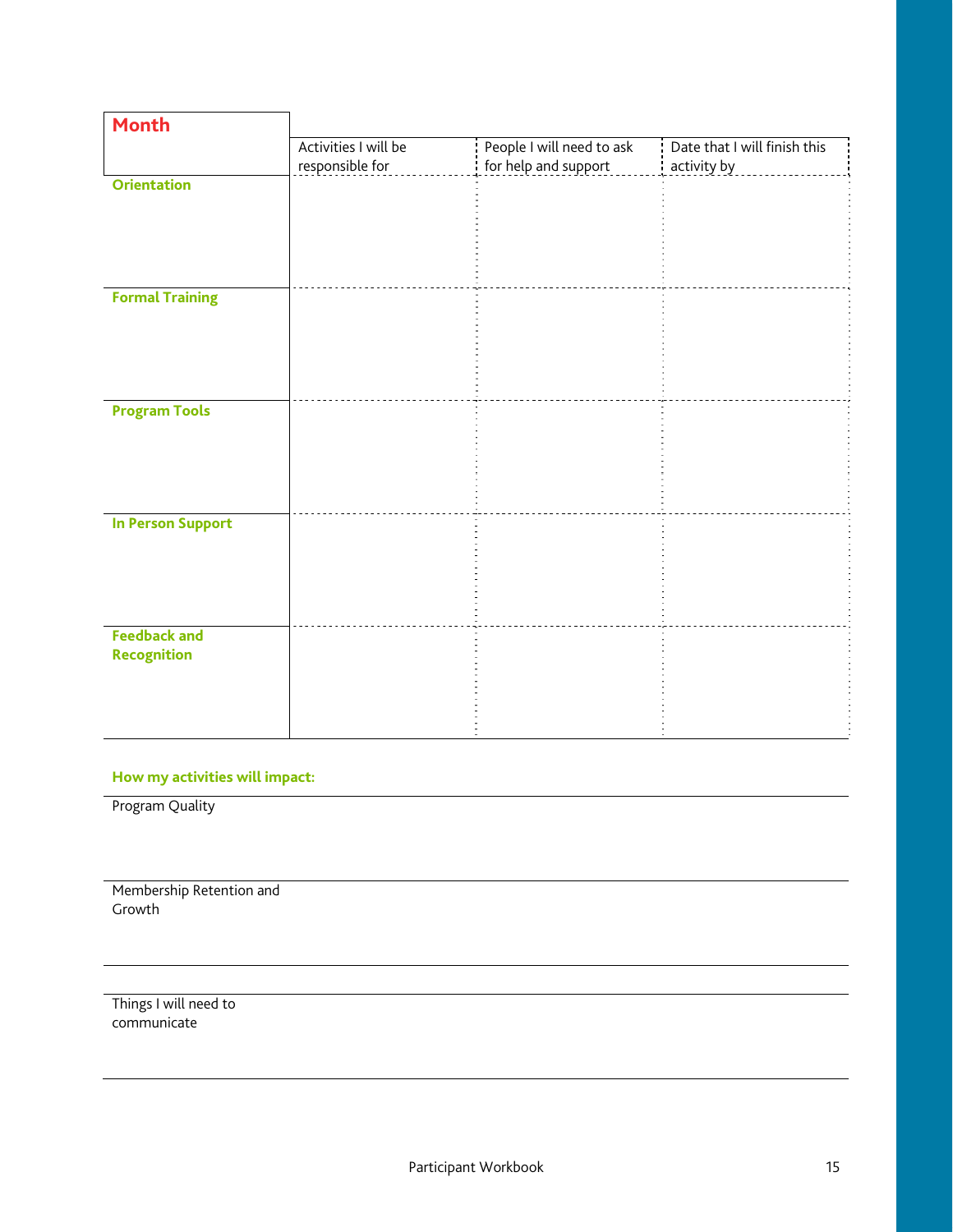| <b>Month</b>             |                                         |                                                   |                                             |
|--------------------------|-----------------------------------------|---------------------------------------------------|---------------------------------------------|
|                          | Activities I will be<br>responsible for | People I will need to ask<br>for help and support | Date that I will finish this<br>activity by |
| <b>Orientation</b>       |                                         |                                                   |                                             |
|                          |                                         |                                                   |                                             |
|                          |                                         |                                                   |                                             |
|                          |                                         |                                                   |                                             |
|                          |                                         |                                                   |                                             |
| <b>Formal Training</b>   |                                         |                                                   |                                             |
|                          |                                         |                                                   |                                             |
|                          |                                         |                                                   |                                             |
|                          |                                         |                                                   |                                             |
|                          |                                         |                                                   |                                             |
| <b>Program Tools</b>     |                                         |                                                   |                                             |
|                          |                                         |                                                   |                                             |
|                          |                                         |                                                   |                                             |
|                          |                                         |                                                   |                                             |
|                          |                                         |                                                   |                                             |
| <b>In Person Support</b> |                                         |                                                   |                                             |
|                          |                                         |                                                   |                                             |
|                          |                                         |                                                   |                                             |
|                          |                                         |                                                   |                                             |
|                          |                                         |                                                   |                                             |
| <b>Feedback and</b>      |                                         |                                                   |                                             |
| <b>Recognition</b>       |                                         |                                                   |                                             |
|                          |                                         |                                                   |                                             |
|                          |                                         |                                                   |                                             |
|                          |                                         |                                                   |                                             |

Program Quality

Membership Retention and Growth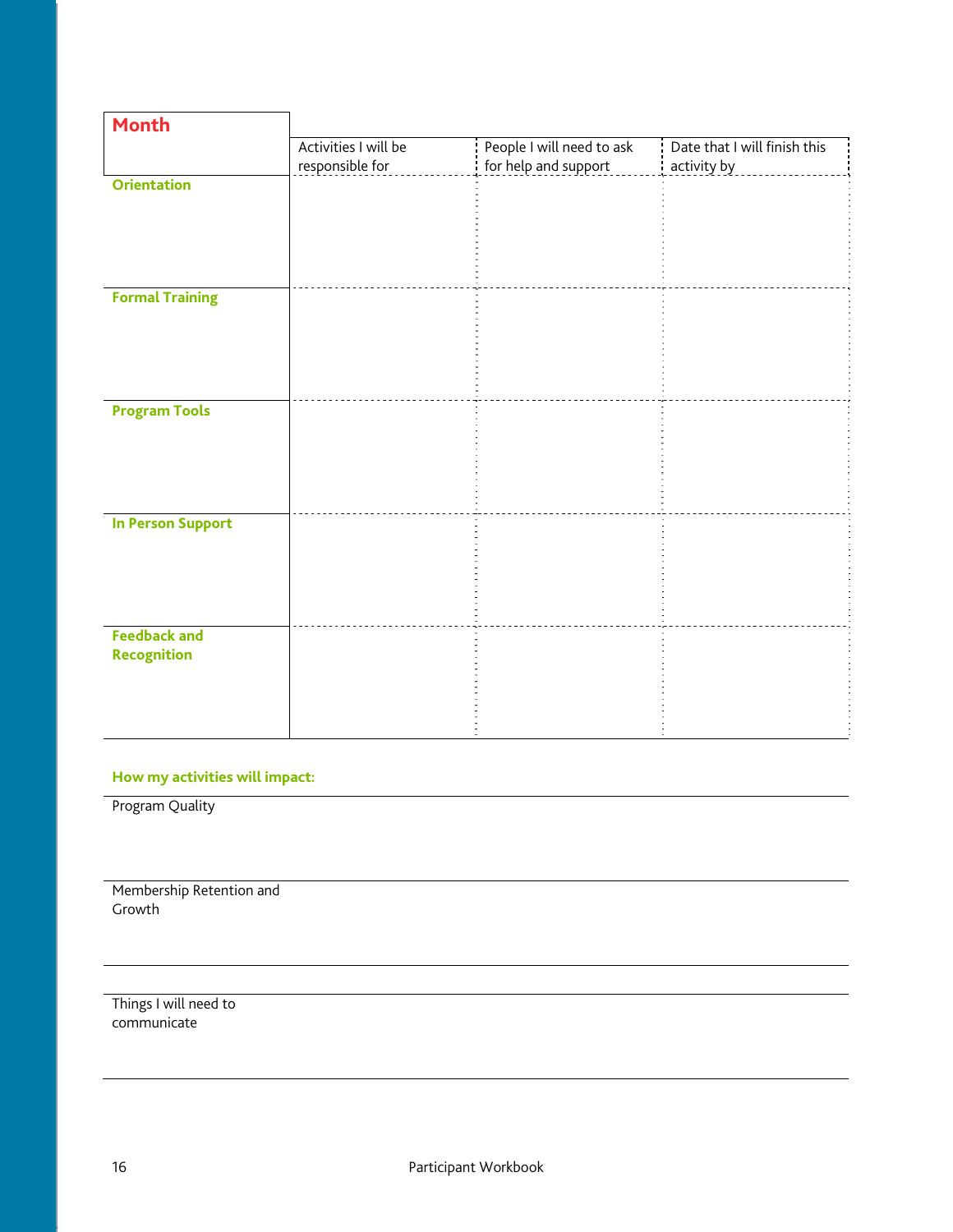| <b>Month</b>             |                                         |                                                   |                                             |
|--------------------------|-----------------------------------------|---------------------------------------------------|---------------------------------------------|
|                          | Activities I will be<br>responsible for | People I will need to ask<br>for help and support | Date that I will finish this<br>activity by |
| <b>Orientation</b>       |                                         |                                                   |                                             |
|                          |                                         |                                                   |                                             |
|                          |                                         |                                                   |                                             |
|                          |                                         |                                                   |                                             |
|                          |                                         |                                                   |                                             |
| <b>Formal Training</b>   |                                         |                                                   |                                             |
|                          |                                         |                                                   |                                             |
|                          |                                         |                                                   |                                             |
|                          |                                         |                                                   |                                             |
|                          |                                         |                                                   |                                             |
| <b>Program Tools</b>     |                                         |                                                   |                                             |
|                          |                                         |                                                   |                                             |
|                          |                                         |                                                   |                                             |
|                          |                                         |                                                   |                                             |
|                          |                                         |                                                   |                                             |
| <b>In Person Support</b> |                                         |                                                   |                                             |
|                          |                                         |                                                   |                                             |
|                          |                                         |                                                   |                                             |
|                          |                                         |                                                   |                                             |
|                          |                                         |                                                   |                                             |
| <b>Feedback and</b>      |                                         |                                                   |                                             |
| <b>Recognition</b>       |                                         |                                                   |                                             |
|                          |                                         |                                                   |                                             |
|                          |                                         |                                                   |                                             |
|                          |                                         |                                                   |                                             |

Program Quality

Membership Retention and Growth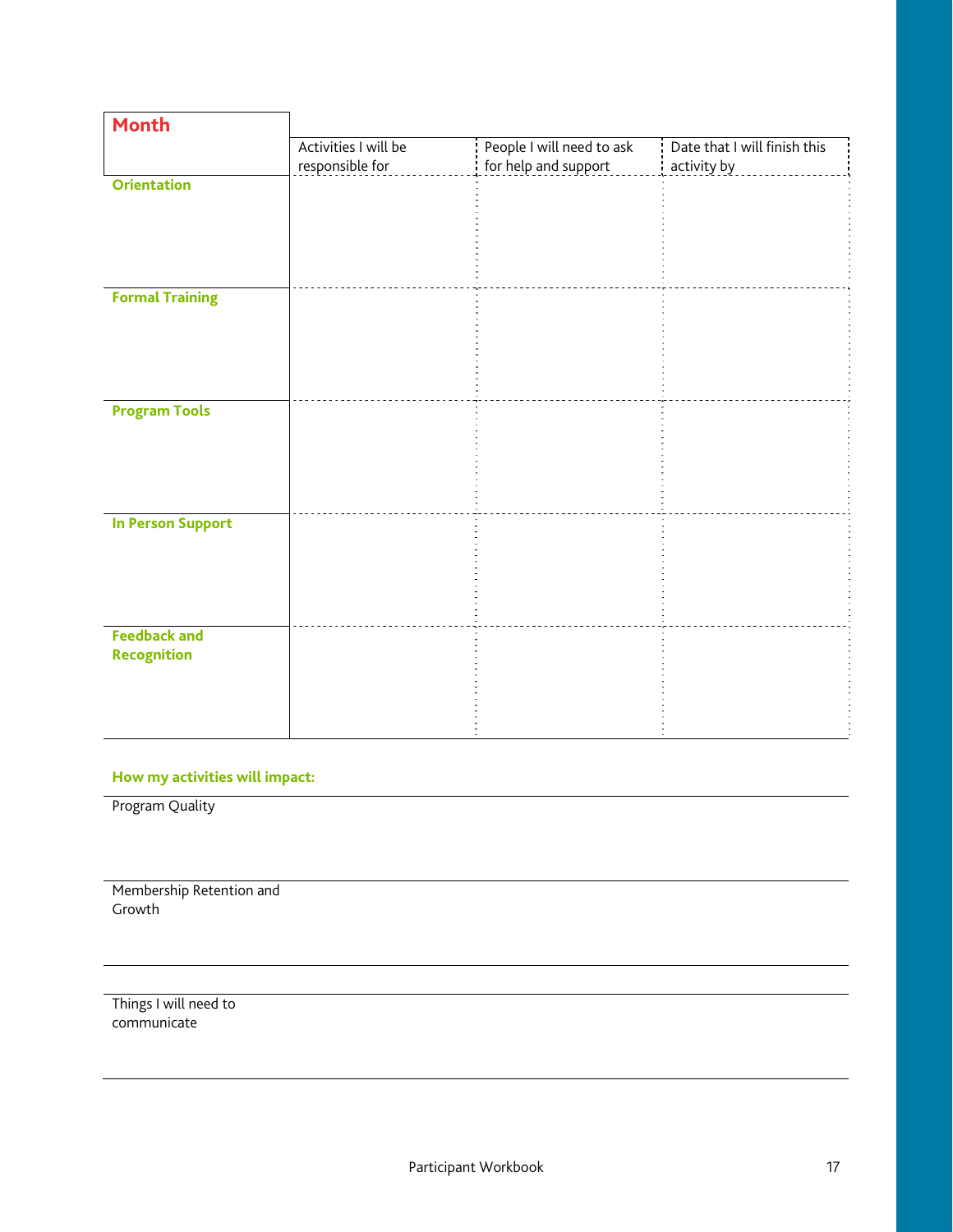| <b>Month</b>             |                      |                           |                              |
|--------------------------|----------------------|---------------------------|------------------------------|
|                          | Activities I will be | People I will need to ask | Date that I will finish this |
|                          | responsible for      | for help and support      | activity by                  |
| <b>Orientation</b>       |                      |                           |                              |
|                          |                      |                           |                              |
|                          |                      |                           |                              |
|                          |                      |                           |                              |
|                          |                      |                           |                              |
| <b>Formal Training</b>   |                      |                           |                              |
|                          |                      |                           |                              |
|                          |                      |                           |                              |
|                          |                      |                           |                              |
|                          |                      |                           |                              |
|                          |                      |                           |                              |
| <b>Program Tools</b>     |                      |                           |                              |
|                          |                      |                           |                              |
|                          |                      |                           |                              |
|                          |                      |                           |                              |
|                          |                      |                           |                              |
| <b>In Person Support</b> |                      |                           |                              |
|                          |                      |                           |                              |
|                          |                      |                           |                              |
|                          |                      |                           |                              |
|                          |                      |                           |                              |
|                          |                      |                           |                              |
| <b>Feedback and</b>      |                      |                           |                              |
| <b>Recognition</b>       |                      |                           |                              |
|                          |                      |                           |                              |
|                          |                      |                           |                              |
|                          |                      |                           |                              |

Program Quality

Membership Retention and Growth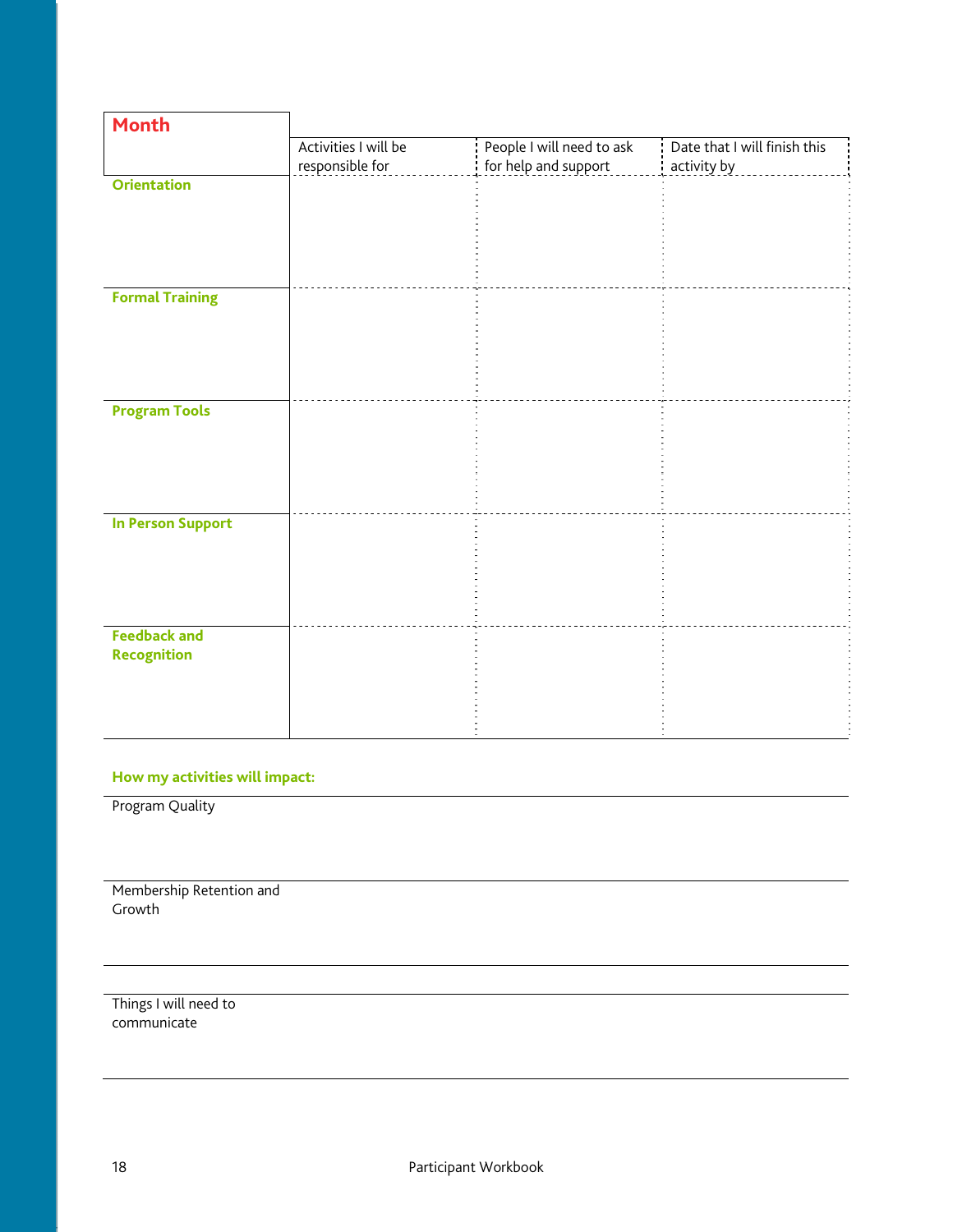| <b>Month</b>             |                                         |                                                   |                                             |
|--------------------------|-----------------------------------------|---------------------------------------------------|---------------------------------------------|
|                          | Activities I will be<br>responsible for | People I will need to ask<br>for help and support | Date that I will finish this<br>activity by |
| <b>Orientation</b>       |                                         |                                                   |                                             |
|                          |                                         |                                                   |                                             |
|                          |                                         |                                                   |                                             |
|                          |                                         |                                                   |                                             |
|                          |                                         |                                                   |                                             |
| <b>Formal Training</b>   |                                         |                                                   |                                             |
|                          |                                         |                                                   |                                             |
|                          |                                         |                                                   |                                             |
|                          |                                         |                                                   |                                             |
|                          |                                         |                                                   |                                             |
| <b>Program Tools</b>     |                                         |                                                   |                                             |
|                          |                                         |                                                   |                                             |
|                          |                                         |                                                   |                                             |
|                          |                                         |                                                   |                                             |
|                          |                                         |                                                   |                                             |
| <b>In Person Support</b> |                                         |                                                   |                                             |
|                          |                                         |                                                   |                                             |
|                          |                                         |                                                   |                                             |
|                          |                                         |                                                   |                                             |
|                          |                                         |                                                   |                                             |
| <b>Feedback and</b>      |                                         |                                                   |                                             |
| <b>Recognition</b>       |                                         |                                                   |                                             |
|                          |                                         |                                                   |                                             |
|                          |                                         |                                                   |                                             |
|                          |                                         |                                                   |                                             |

Program Quality

Membership Retention and Growth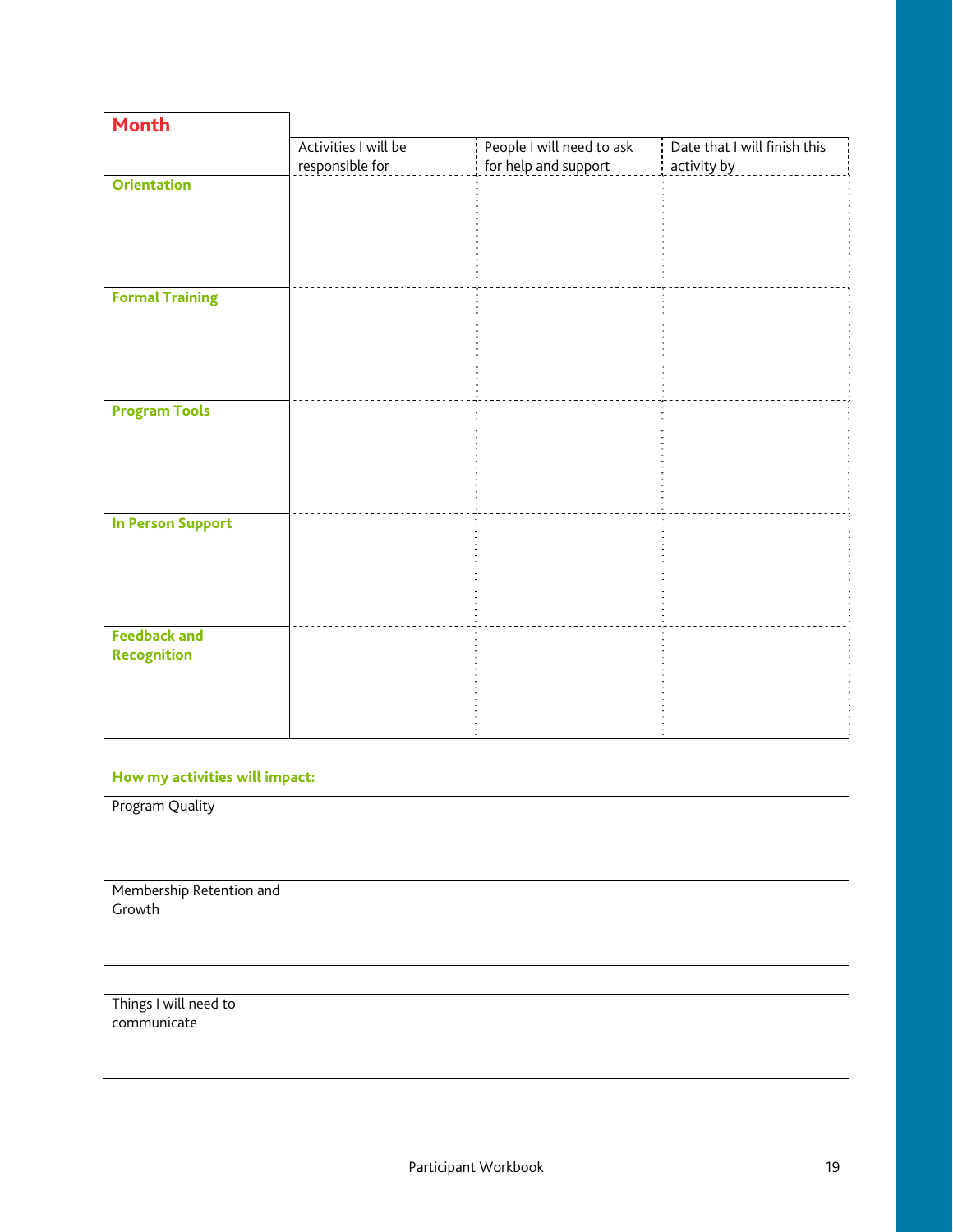| <b>Month</b>             |                                         |                                                   |                                             |
|--------------------------|-----------------------------------------|---------------------------------------------------|---------------------------------------------|
|                          | Activities I will be<br>responsible for | People I will need to ask<br>for help and support | Date that I will finish this<br>activity by |
| <b>Orientation</b>       |                                         |                                                   |                                             |
|                          |                                         |                                                   |                                             |
|                          |                                         |                                                   |                                             |
|                          |                                         |                                                   |                                             |
|                          |                                         |                                                   |                                             |
| <b>Formal Training</b>   |                                         |                                                   |                                             |
|                          |                                         |                                                   |                                             |
|                          |                                         |                                                   |                                             |
|                          |                                         |                                                   |                                             |
|                          |                                         |                                                   |                                             |
| <b>Program Tools</b>     |                                         |                                                   |                                             |
|                          |                                         |                                                   |                                             |
|                          |                                         |                                                   |                                             |
|                          |                                         |                                                   |                                             |
|                          |                                         |                                                   |                                             |
| <b>In Person Support</b> |                                         |                                                   |                                             |
|                          |                                         |                                                   |                                             |
|                          |                                         |                                                   |                                             |
|                          |                                         |                                                   |                                             |
|                          |                                         |                                                   |                                             |
| <b>Feedback and</b>      |                                         |                                                   |                                             |
| <b>Recognition</b>       |                                         |                                                   |                                             |
|                          |                                         |                                                   |                                             |
|                          |                                         |                                                   |                                             |
|                          |                                         |                                                   |                                             |

Program Quality

Membership Retention and Growth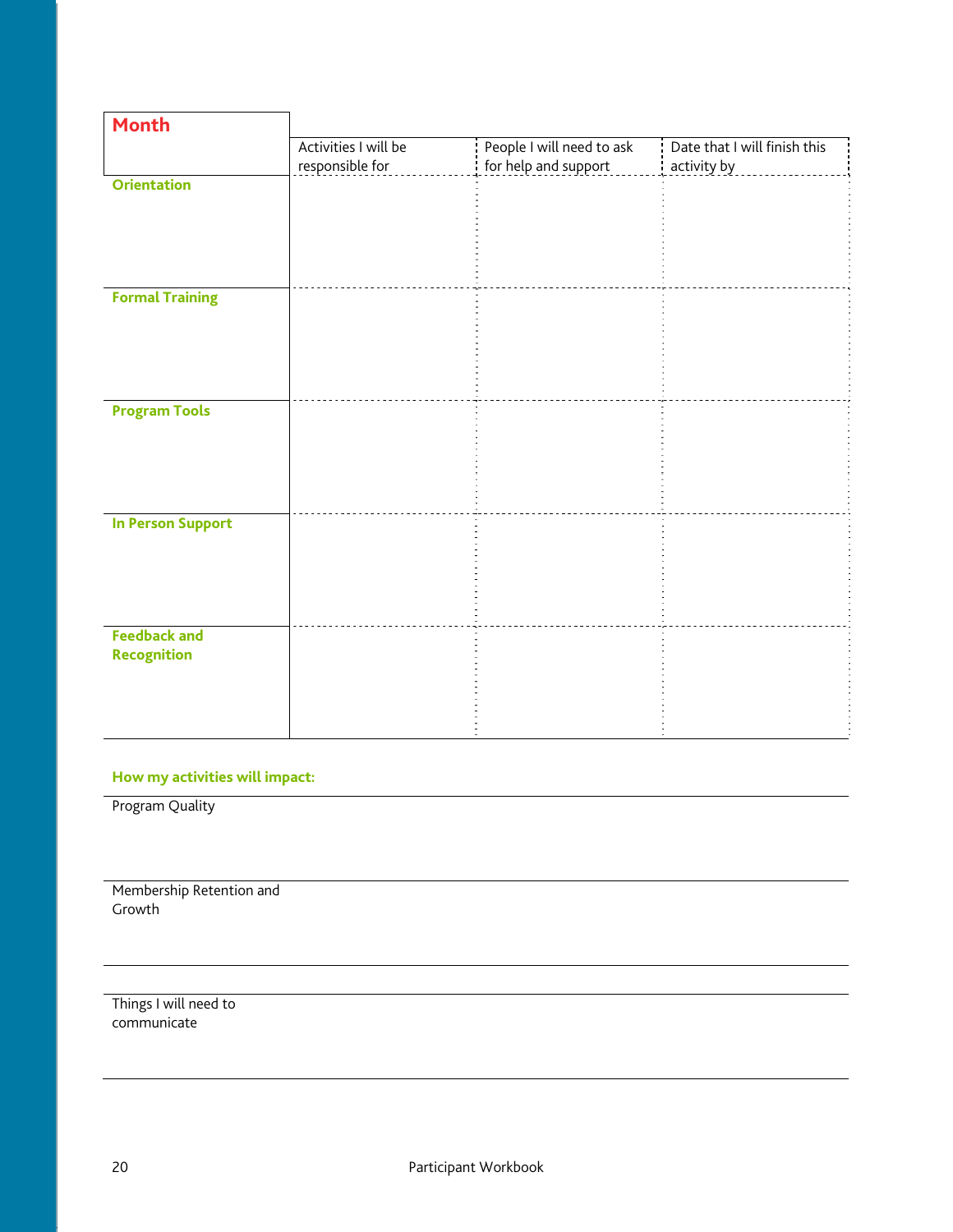| <b>Month</b>             |                                         |                                                   |                                             |
|--------------------------|-----------------------------------------|---------------------------------------------------|---------------------------------------------|
|                          | Activities I will be<br>responsible for | People I will need to ask<br>for help and support | Date that I will finish this<br>activity by |
| <b>Orientation</b>       |                                         |                                                   |                                             |
|                          |                                         |                                                   |                                             |
|                          |                                         |                                                   |                                             |
|                          |                                         |                                                   |                                             |
|                          |                                         |                                                   |                                             |
| <b>Formal Training</b>   |                                         |                                                   |                                             |
|                          |                                         |                                                   |                                             |
|                          |                                         |                                                   |                                             |
|                          |                                         |                                                   |                                             |
|                          |                                         |                                                   |                                             |
| <b>Program Tools</b>     |                                         |                                                   |                                             |
|                          |                                         |                                                   |                                             |
|                          |                                         |                                                   |                                             |
|                          |                                         |                                                   |                                             |
|                          |                                         |                                                   |                                             |
| <b>In Person Support</b> |                                         |                                                   |                                             |
|                          |                                         |                                                   |                                             |
|                          |                                         |                                                   |                                             |
|                          |                                         |                                                   |                                             |
|                          |                                         |                                                   |                                             |
| <b>Feedback and</b>      |                                         |                                                   |                                             |
| <b>Recognition</b>       |                                         |                                                   |                                             |
|                          |                                         |                                                   |                                             |
|                          |                                         |                                                   |                                             |
|                          |                                         |                                                   |                                             |

Program Quality

Membership Retention and Growth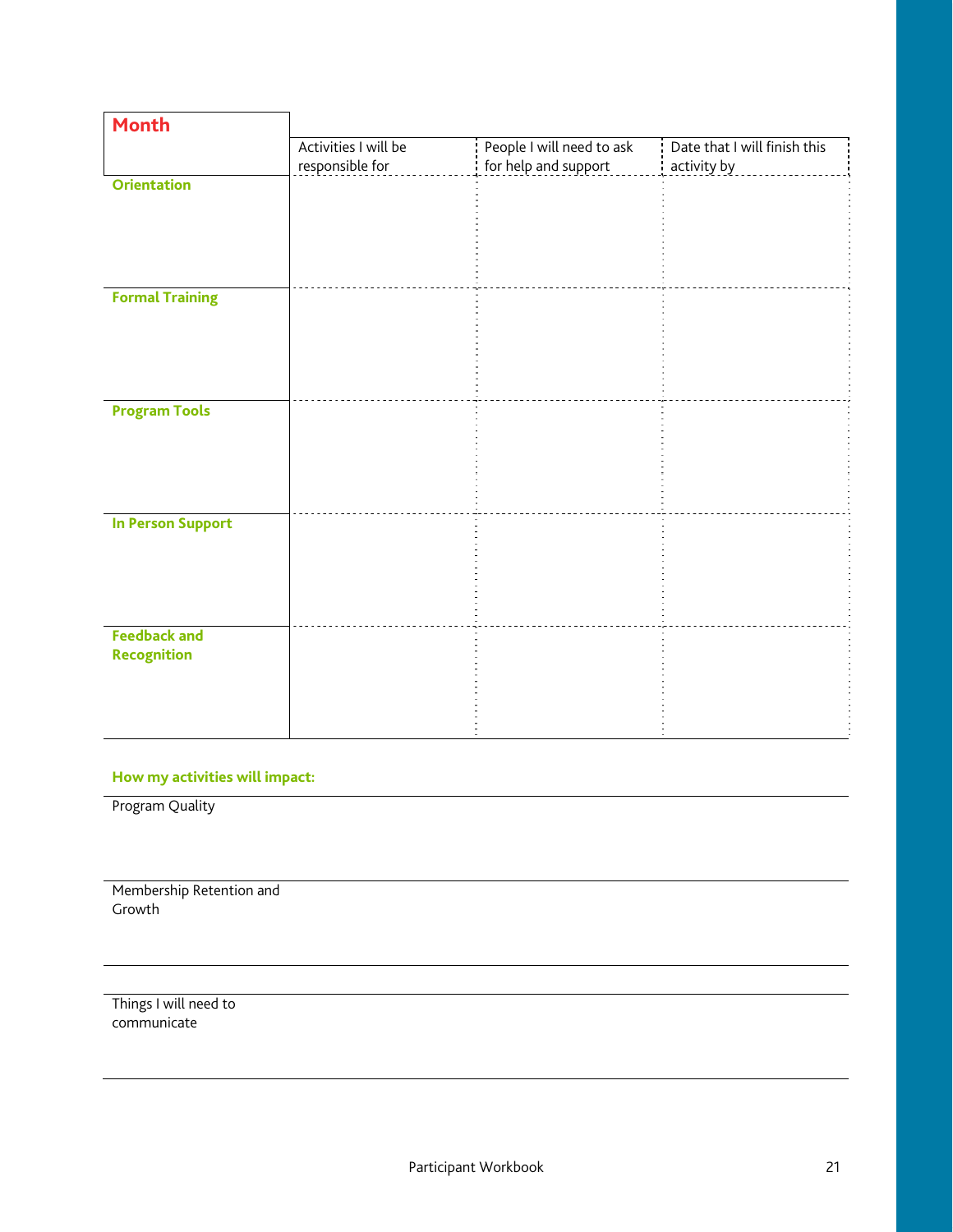| <b>Month</b>             |                      |                           |                              |
|--------------------------|----------------------|---------------------------|------------------------------|
|                          | Activities I will be | People I will need to ask | Date that I will finish this |
|                          | responsible for      | for help and support      | activity by                  |
| <b>Orientation</b>       |                      |                           |                              |
|                          |                      |                           |                              |
|                          |                      |                           |                              |
|                          |                      |                           |                              |
|                          |                      |                           |                              |
| <b>Formal Training</b>   |                      |                           |                              |
|                          |                      |                           |                              |
|                          |                      |                           |                              |
|                          |                      |                           |                              |
|                          |                      |                           |                              |
|                          |                      |                           |                              |
| <b>Program Tools</b>     |                      |                           |                              |
|                          |                      |                           |                              |
|                          |                      |                           |                              |
|                          |                      |                           |                              |
|                          |                      |                           |                              |
| <b>In Person Support</b> |                      |                           |                              |
|                          |                      |                           |                              |
|                          |                      |                           |                              |
|                          |                      |                           |                              |
|                          |                      |                           |                              |
|                          |                      |                           |                              |
| <b>Feedback and</b>      |                      |                           |                              |
| <b>Recognition</b>       |                      |                           |                              |
|                          |                      |                           |                              |
|                          |                      |                           |                              |
|                          |                      |                           |                              |

Program Quality

Membership Retention and Growth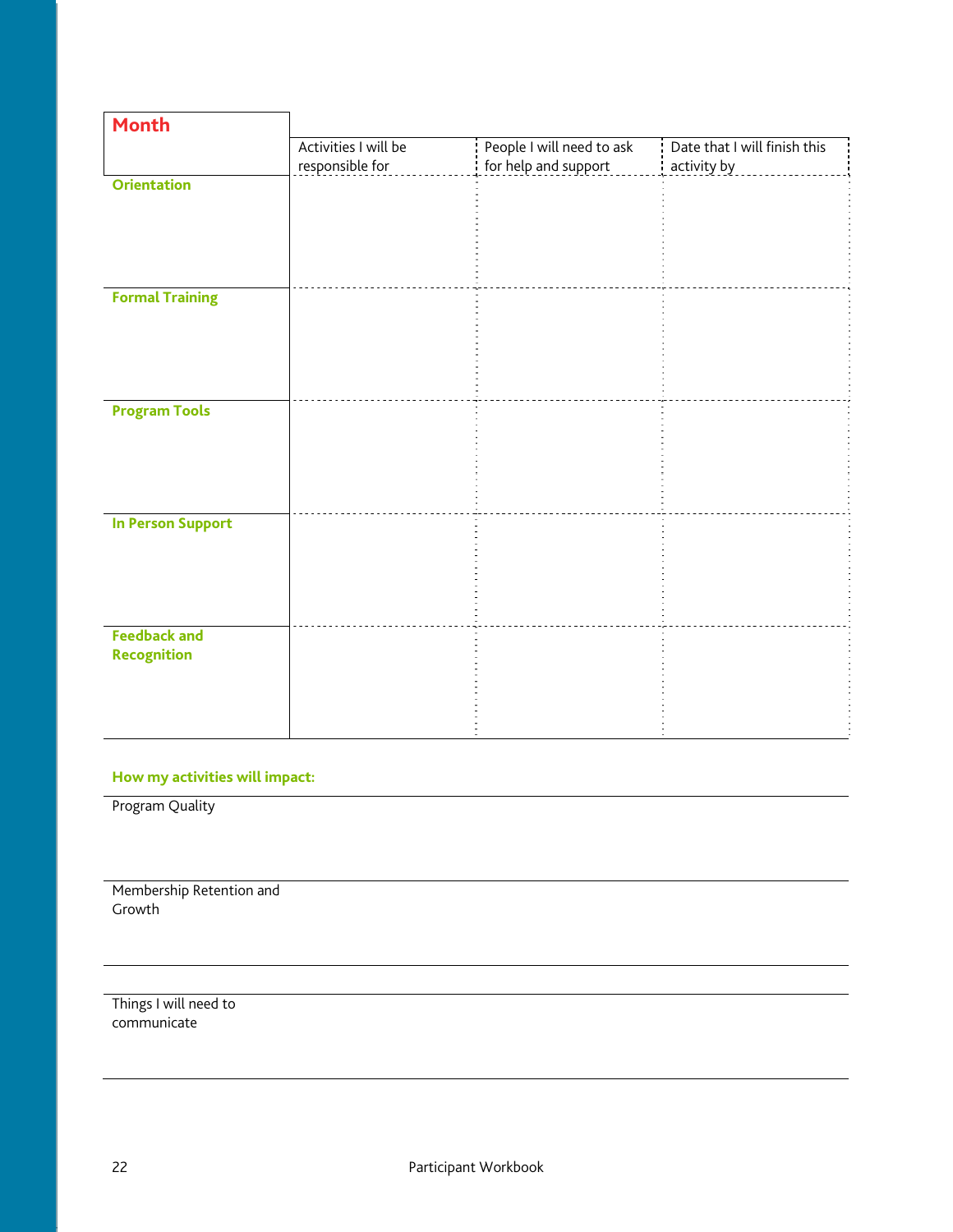#### **Policy Scenarios**

- 1. a Cub Scout leader wants to take the Cubs on an overnight trip to a small town rifle range to learn about firearm safety; the trip includes stopping at a small town airfield on the way back to take a ride in ultralight aircraft
- 2. a Rover Crew wants to hold a social event that includes airsoft and post activity drinks at a pub
- 3. a Scout troop leadership team is wondering if they need to get camping and outdoor activity approval for an overnight tour of a museum
- 4. a Group Committee wants to know if their Beaver Colony should be reporting income and expenses for a year end camp to them
- 5. a Service Scouter wants to know who is responsible for taking care of lightweight camping equipment for one of the groups she is assigned to